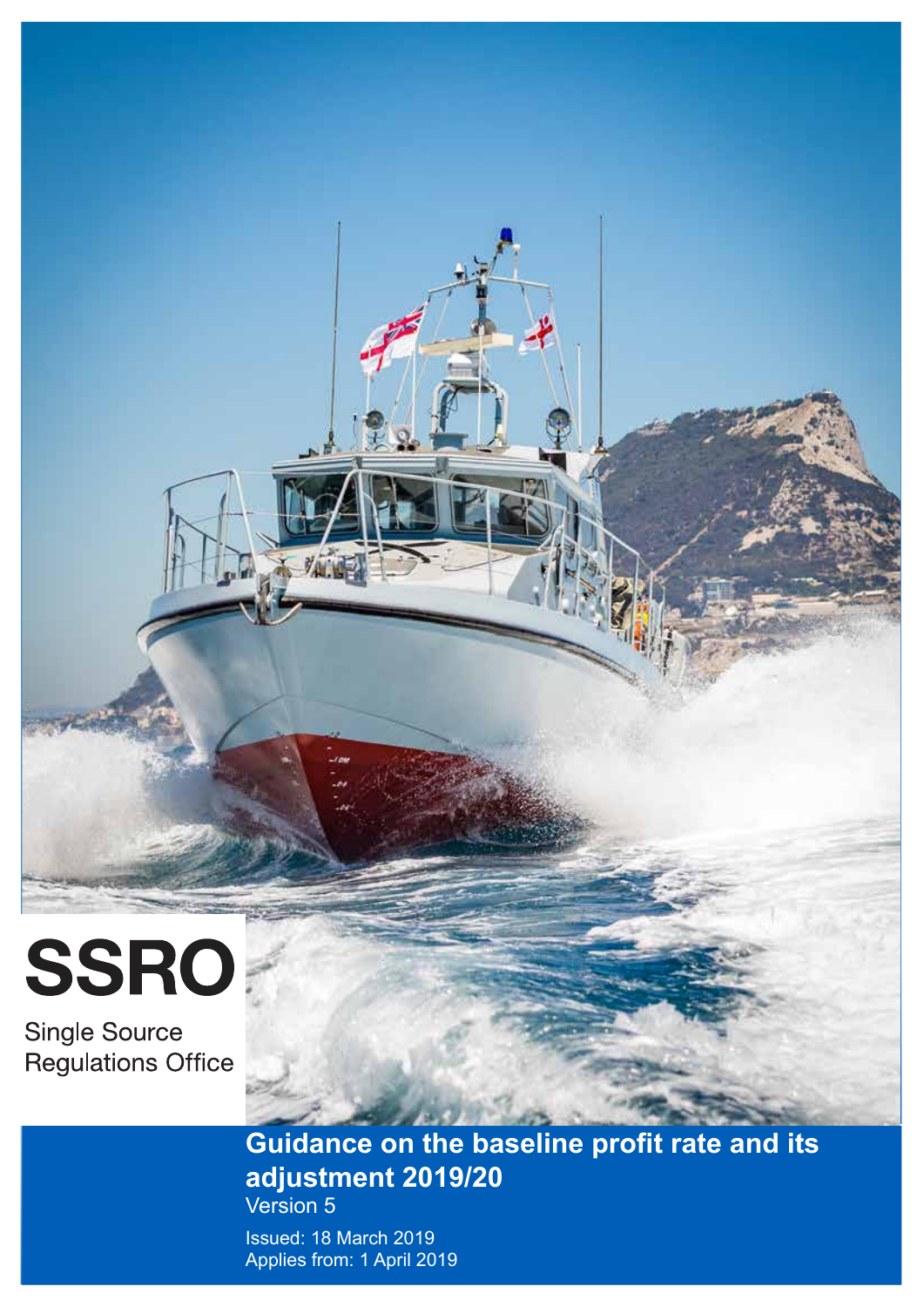# **Contents**

| 1.             | Introduction                                                | $\overline{2}$  |
|----------------|-------------------------------------------------------------|-----------------|
| 2.             | Baseline profit rate (Step 1)                               | $6\phantom{1}6$ |
| 3.             | Cost risk adjustment (Step 2)                               | $\overline{7}$  |
| 4.             | Profit on cost once adjustment (POCO) (Step 3)              | 9               |
| 5.             | SSRO funding adjustment (Step 4)                            | 13              |
| 6.             | Incentive adjustment (Step 5)                               | 14              |
| 7 <sub>1</sub> | Capital servicing adjustment (Step 6)                       | 16              |
| 8.             | Opinions and determinations                                 | 21              |
|                | Appendix A: Changes from previous version                   | 23              |
|                | Appendix B: Glossary of POCO terms                          | 28              |
|                | Appendix C: Worked example of POCO adjustment               | 29              |
|                | Appendix D: Worked example for capital servicing adjustment | 32              |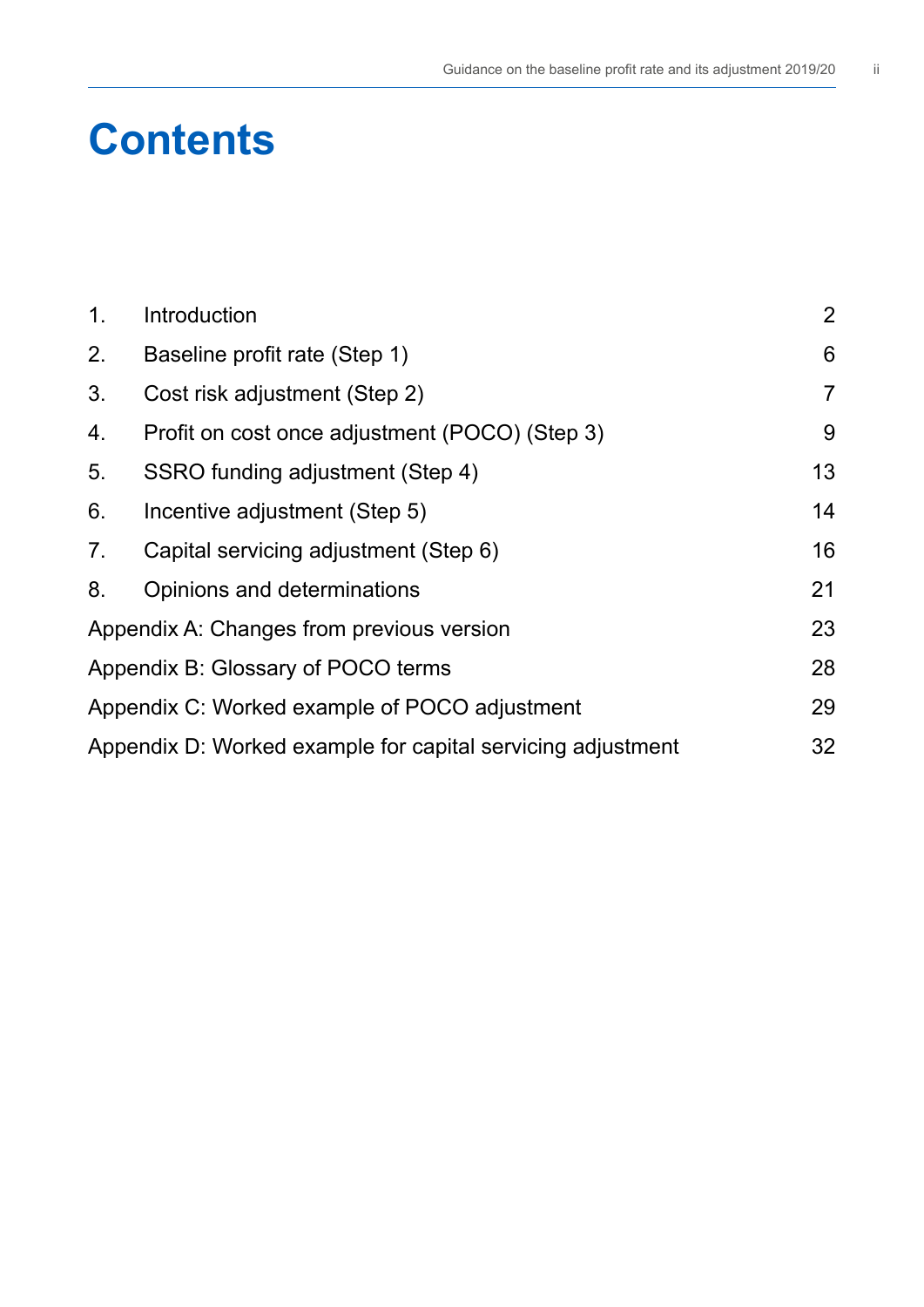# **Versions of this guidance**

This is version 5 of the guidance on the baseline profit rate and its adjustment which applies to contracts agreed on or after 1 April 2019. It is a legal requirement to have regard to this guidance, which supersedes all previous versions.

The table in Appendix A highlights changes that have been made from the previous version of the guidance.

The publication and application dates of versions of this guidance are shown below.

| <b>Version number</b> | Date published | Applies to contracts agreed on or after |
|-----------------------|----------------|-----------------------------------------|
| 5                     | 18 March 2019  | 1 April 2019                            |
|                       | 15 March 2018  | 15 March 2018                           |
| J                     | 15 March 2017  | 15 March 2017                           |
|                       | 24 March 2016  | 24 March 2016                           |
|                       | 26 March 2015  | l 27 March 2015                         |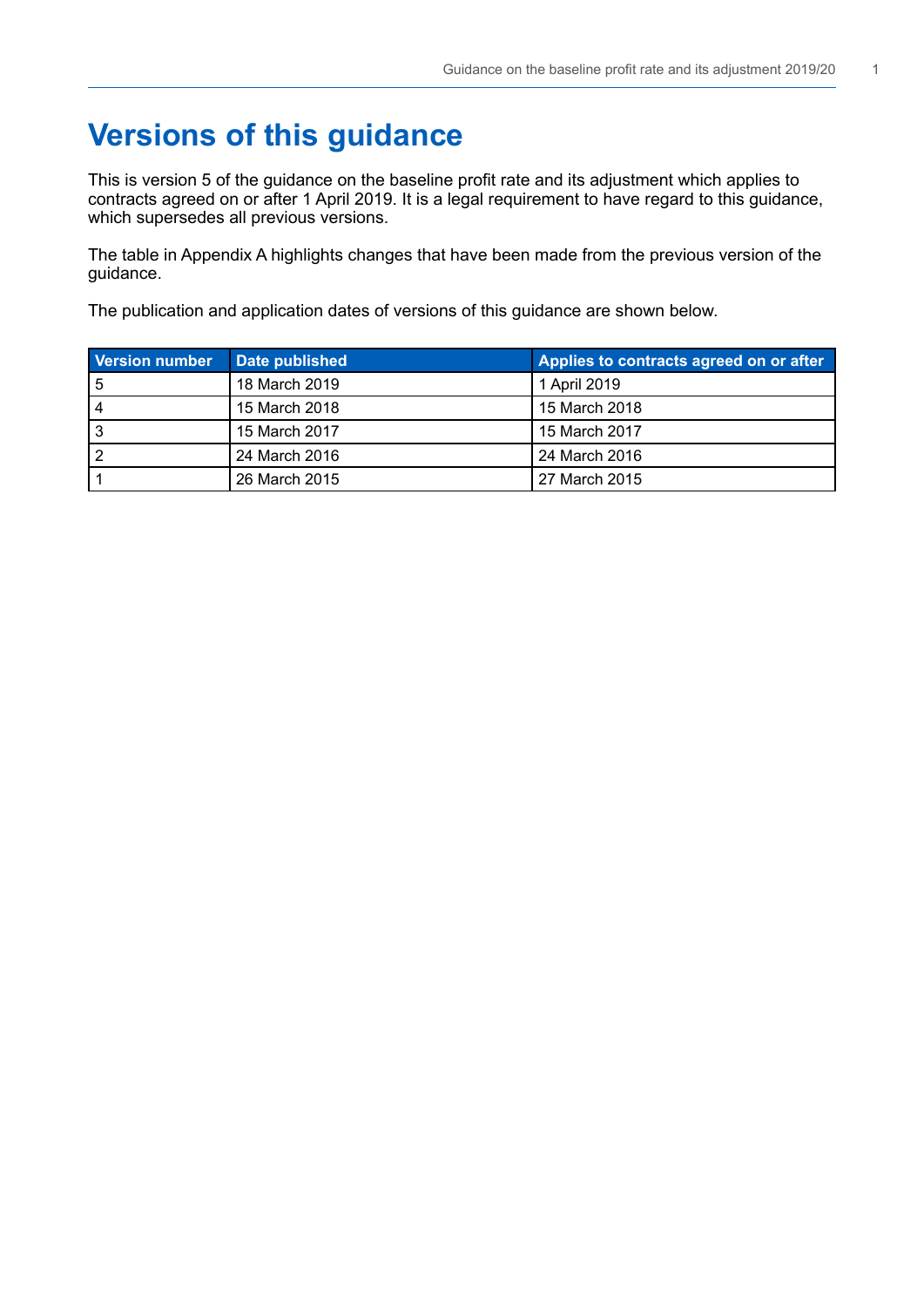# <span id="page-3-0"></span>**1. Introduction**

# About this guidance

1.1 Section 17(2) of the Defence Reform Act 2014 (the Act) and Regulation 11 of the Single Source Contract Regulations 2014 (the Regulations) require that the contract proft rate for any qualifying defence contract must be calculated by taking the following six steps:



- 1.2 In accordance with Section 30 of the Act, Part 2 of the Act and the Regulations "apply to qualifying sub-contracts (and to sub-contractors) as they apply to qualifying defence contracts (and to primary contractors)." This means that the six steps also apply to calculating the contract proft rate for qualifying sub-contracts.
- 1.3 Section 18 of the Act provides for the Single Source Regulations Office (SSRO) to issue guidance in relation to the steps set out in section 17(2).
- 1.4 This document contains the guidance to be used when determining:
	- Step 1 baseline profit rate;
	- Step 2 cost risk adjustment;
	- Step 3 profit on cost once adjustment:
	- Step 4 SSRO funding adjustment:
	- Step 5 incentive adjustment; and
	- Step 6 capital servicing adjustment.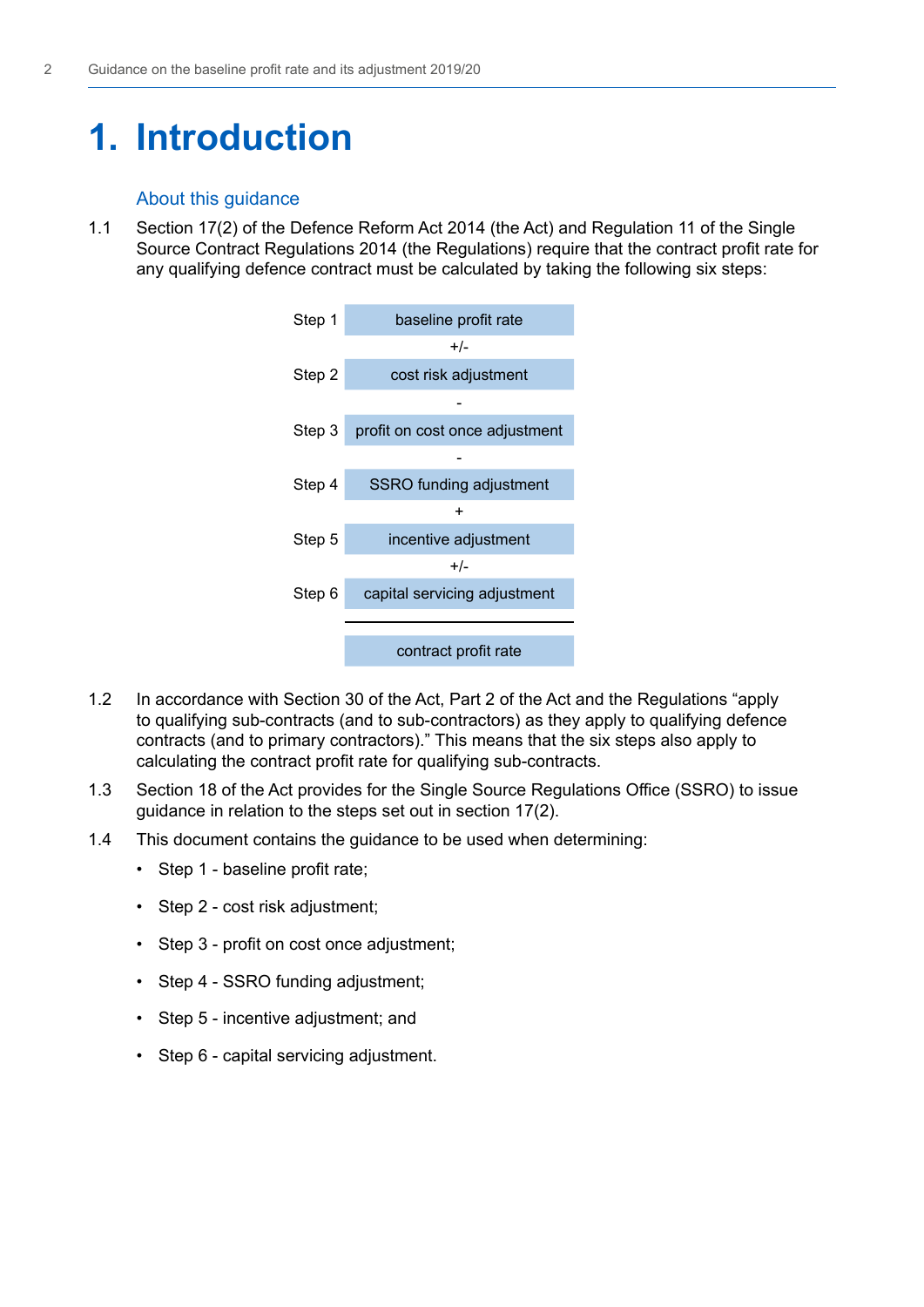# Application of this guidance

- 1.5 This is statutory guidance issued by the SSRO under Section 18(1) of the Act. It applies to all qualifying defence contracts (QDCs) and qualifying sub-contracts (QSCs). This document updates the version published in March 2018 to include:
	- a. the baseline profit rate, SSRO funding adjustment and capital servicing rates that apply for the fnancial year commencing 1 April 2019;
	- b. revised guidance on the application of the Step 6 capital servicing adjustment; and
	- c. revised section and paragraph numbering.<sup>1</sup>
- 1.6 It is a legal requirement to have regard to this guidance when applying the six steps. This document provides guidance on the adjustments to make to the baseline profit rate when determining the contract proft rate for all QDCs and QSCs in respect of which the time of agreement (as defined in Regulation  $2(1)$ ) is on or after the date this guidance takes efect. The SSRO has provided separate guidance that will assist the contracting parties to determine the time of agreement for a particular QDC or QSC.<sup>2</sup>

### Statutory reports

- 1.7 In relation to any QDC, or QSC, the primary contractor (or sub-contractor) must provide statutory reports as described in Part 5 of the Regulations.
- 1.8 Regulation 23(1) requires a contract pricing statement be provided for the QDC within one month of the initial reporting date.
- 1.9 As stated in Regulation 23(2)(d) the contract pricing statement has to describe the calculation made under Regulation 11 to determine the contract proft rate. This includes all adjustments that were made under steps 1 to 6 as detailed in this guidance document.

# Relevant records

1.10 In relation to a QDC, Regulation 20 requires the primary contractor to keep 'relevant records'. In the case of a QSC, it is the sub-contractor who is so required. Section 23 of the Act defnes relevant records as accounting and other records (whether in hard or electronic form) which the primary contractor or sub-contractor, as the case may be, 'may reasonably be expected to keep' and 'which are sufficiently up-to-date and accurate' for use by the Secretary of State for specific purposes, such as verifying certain matters relating to the price payable under a QDC or QSC. Such matters may include the calculation of the contract profit rate.

<sup>1</sup> A guide to the changes which have occurred from the previous version is provided in Appendix A.

<sup>2</sup> SSRO (2018) *DefCARS Reporting Guidance and System User Guide for Defence Contractors - Version 5*. Paragraphs 4.8 to 4.31.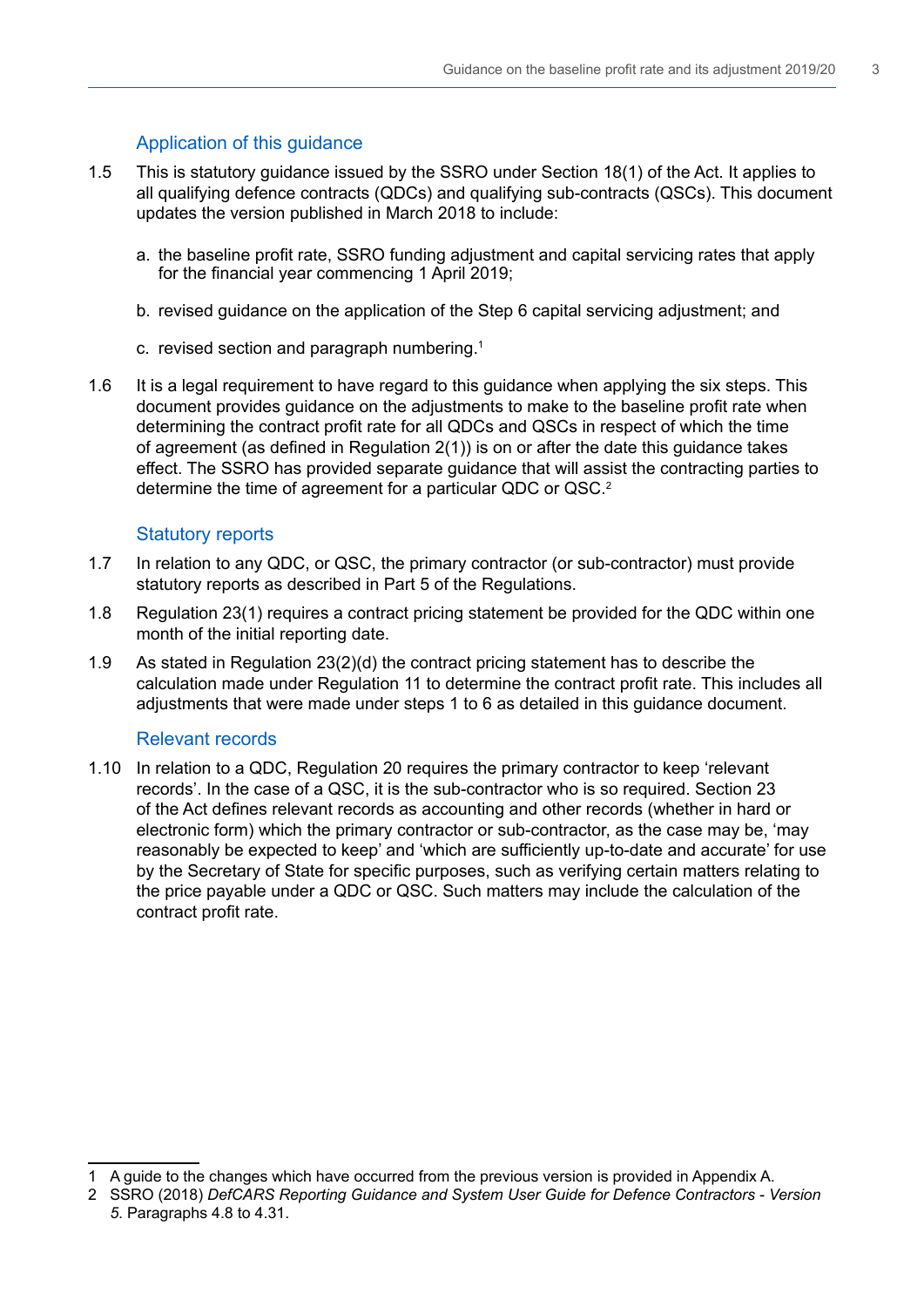# Key terms and definitions

| <b>Allowable Costs</b>                       | A term used for the costs incurred to deliver a QDC or QSC.<br>Costs must be appropriate, attributable to the contract and<br>reasonable in the circumstances to be considered Allowable.                                                                                                                                                                                                                  |
|----------------------------------------------|------------------------------------------------------------------------------------------------------------------------------------------------------------------------------------------------------------------------------------------------------------------------------------------------------------------------------------------------------------------------------------------------------------|
| Baseline profit rate (BPR)                   | Section 17(2) of the Act and Regulation 11 require that the<br>contract profit rate for any qualifying defence contract must be<br>calculated by applying six steps. The first step requires taking<br>the baseline profit rate which has been determined by the<br>Secretary of State.                                                                                                                    |
| Capital employed (CE)                        | The total amount of capital used for the acquisition of profits<br>or the capital investment necessary for a business to function.<br>The SSRO defines this as the sum of fixed and working<br>capital.                                                                                                                                                                                                    |
| <b>Capital servicing</b><br>adjustment       | A term used to refer to fixed capital servicing adjustment and<br>positive or negative working capital servicing adjustments<br>collectively.                                                                                                                                                                                                                                                              |
| Cash and cash<br>equivalents                 | A term used for current assets comprising receivables from<br>other sources, short-term investment of money, and cash at<br>hand and at bank.                                                                                                                                                                                                                                                              |
| Cost of production (CP)                      | A cost incurred by a business when manufacturing a good<br>or providing a service before financing charges (interest).<br>It is calculated as: cost of production = operating revenue<br>(turnover) – operating profit/loss [EBIT].                                                                                                                                                                        |
| <b>CP:CE ratio</b>                           | The ratio formed by dividing a contractor's cost of production<br>by its capital employed. This ratio can be used at the<br>company level or can be used to attribute a proportion of the<br>contractor's capital employed to individual contracts.                                                                                                                                                        |
| <b>Current assets</b>                        | A company's balance sheet items that represent the value<br>of all assets that can reasonably expect to be converted into<br>cash within one year.                                                                                                                                                                                                                                                         |
| <b>Current liabilities</b>                   | A company's balance sheet items that represent debts or<br>obligations that are due within one year.                                                                                                                                                                                                                                                                                                       |
| Defence Reform Act 2014                      | The primary legislation applicable to QDCs.                                                                                                                                                                                                                                                                                                                                                                |
| <b>Fixed capital</b>                         | The total capital outlay that is invested in fixed assets, that<br>stay in the business almost permanently $-$ or at the very<br>least, for more than one accounting period. The assets are<br>considered fixed in that they are not used up in the actual<br>production of a good or service but have a reusable value.<br>Fixed capital investments are typically depreciated over a<br>number of years. |
| <b>Fixed capital servicing</b><br>adjustment | An adjustment that accounts for the cost of debt which is<br>attributed to investment in fixed capital.                                                                                                                                                                                                                                                                                                    |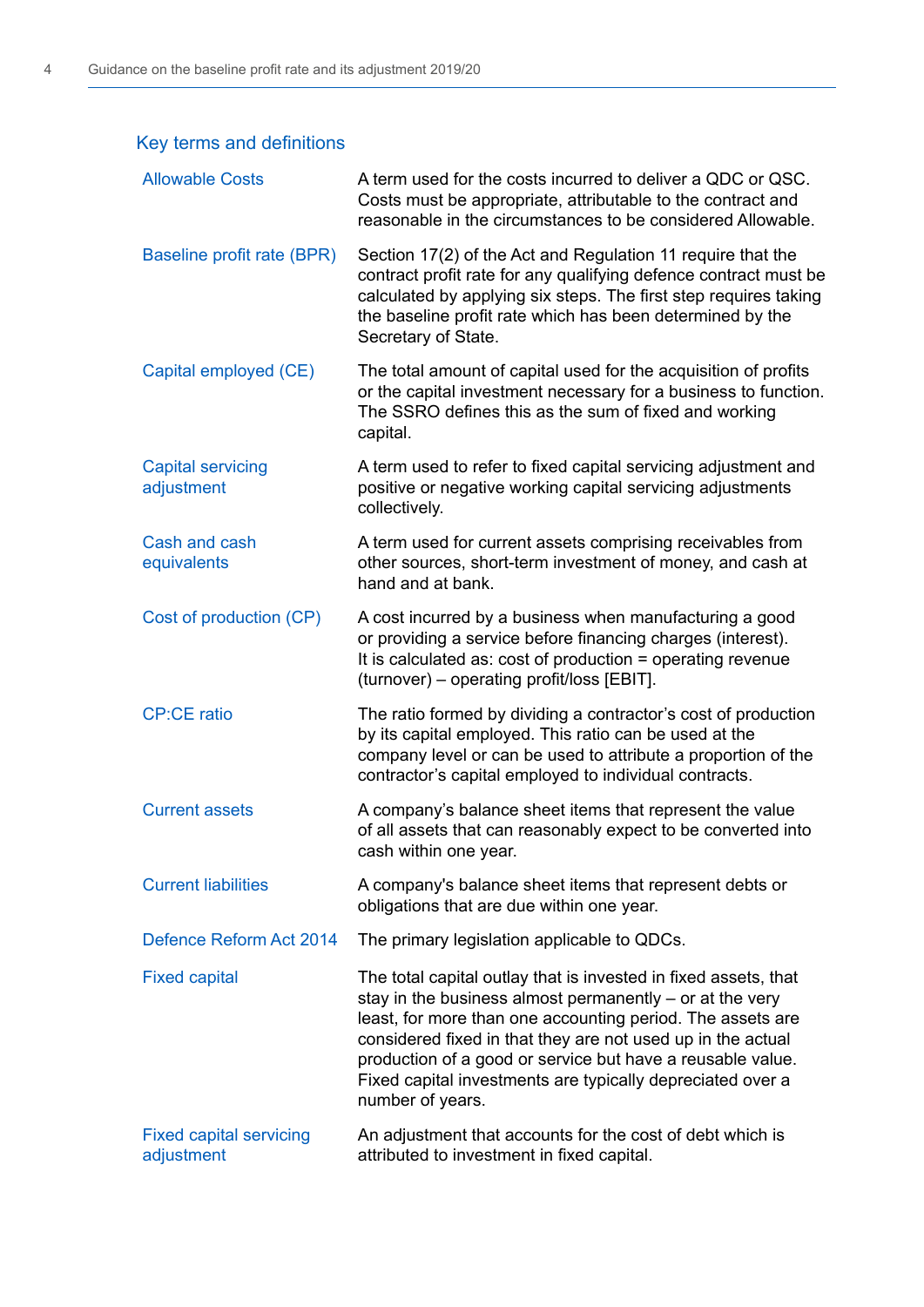| <b>Fixed capital servicing rate</b>                         | The cost of servicing medium-term to long-term (i.e. more<br>than one year) debts.                                                                                                                                                                                                                         |
|-------------------------------------------------------------|------------------------------------------------------------------------------------------------------------------------------------------------------------------------------------------------------------------------------------------------------------------------------------------------------------|
| <b>Negative working capital</b>                             | A term used when the working capital number is negative.<br>It results when a company holds less current assets than its<br>current liabilities.                                                                                                                                                           |
| <b>Negative working capital</b><br>servicing adjustment     | An adjustment that accounts for the rate of return (interest<br>earned) which is attributed to investment in negative working<br>capital (i.e. depositing creditors' cash on fixed-deposit<br>accounts).                                                                                                   |
| <b>Negative working capital</b><br>servicing rate           | The rate of return (interest earned) on short-term (i.e. up to<br>one year) bank deposits.                                                                                                                                                                                                                 |
| Positive working capital                                    | A term used when the working capital number is positive. It<br>results when a company holds more current assets than its<br>current liabilities.                                                                                                                                                           |
| Positive working capital<br>servicing adjustment            | An adjustment that accounts for the cost of debt which is<br>attributed to investment in positive working capital.                                                                                                                                                                                         |
| Positive working capital<br>servicing rate                  | The cost of servicing short-term (i.e. up to one year) debts.                                                                                                                                                                                                                                              |
| <b>Qualifying defence</b><br>contract (QDC)                 | Those contracts that fall within the scope of the Act and the<br>Regulations, and that the MOD has not exempted from being<br>a QDC. In such contracts an allowance for profit is calculated<br>by reference to the baseline profit rate applicable at the time<br>of pricing.                             |
| <b>Qualifying sub-contract</b><br>(QSC)                     | A QSC is a contract between a primary contractor and another<br>contractor or between a sub-contractor and another contractor<br>where it meets the definition laid down in Section 28 of the Act<br>and has been assessed and notified as a QSC pursuant to the<br>procedure under Section 29 of the Act. |
| <b>Single Source Contract</b><br><b>Regulations (SSCRs)</b> | Secondary legislation in the form of a Statutory Instrument,<br>enabled by the Act.                                                                                                                                                                                                                        |
| <b>Single Source Regulations</b><br>Office (SSRO)           | The independent non-departmental public body established<br>under the Act, with wider powers and remit than the Review<br>Board.                                                                                                                                                                           |
| <b>Working capital</b>                                      | A measure of both a company's efficiency and current/short-<br>term (up to one year) financial health. It indicates how much<br>capital a company uses in its day-to-day activities.                                                                                                                       |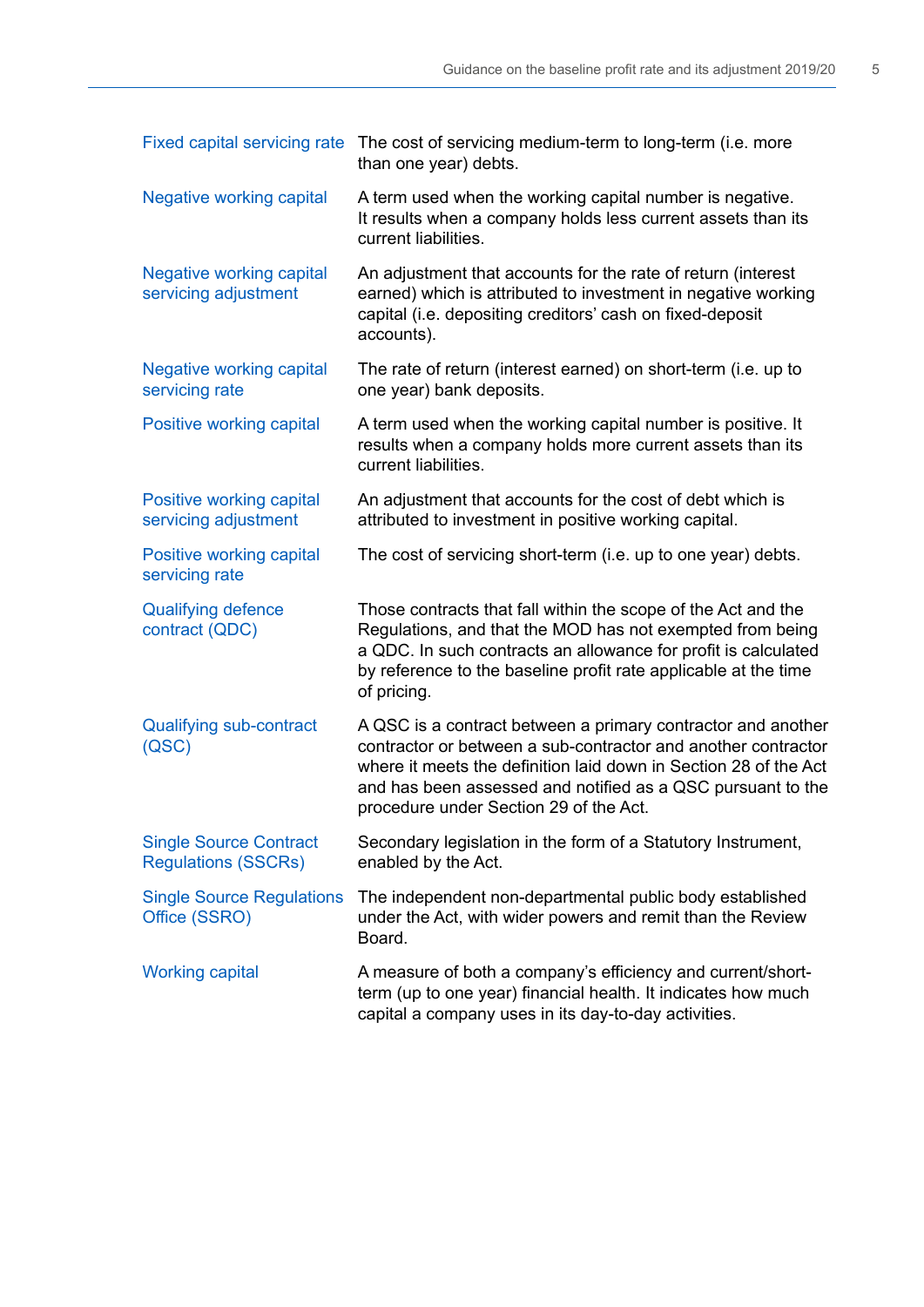# <span id="page-7-0"></span>**2. Baseline profit rate (Step 1)**

# **Basis of Baseline Profit Rate**

2.1 Section 17(2) of the Act, and Regulation 11(2), set out the requirement for the baseline profit rate as the first step in determining the contract profit rate to be applied in the pricing formula:

"Take the baseline proft rate which is in force at the relevant time".

- 2.2 The relevant time should be the time of agreement, as defned in Regulation 2(1). The SSRO has provided separate guidance that will assist the contracting parties to determine the time of agreement for a particular QDC or QSC.<sup>3</sup>
- 2.3 The SSRO is required annually to review the figures used to determine the contract profit rate for pricing single source contracts. Section 19(2) of the Act requires that, for each fnancial year, the SSRO must provide the Secretary of State with its assessment of the appropriate baseline profit rate for QDCs.
- 2.4 Section 19(4) of the Act states that the Secretary of State must publish the baseline proft rate for each fnancial year in the *London Gazette*, no later than 15 March in the preceding financial year. The baseline profit rate in force for the financial year commencing 1 April 2019 is:4

**2019/20 baseline proft rate** 7.63%

<sup>3</sup> SSRO (2018) *DefCARS Reporting Guidance and System User Guide for Defence Contractors - Version 5*. Paragraphs 4.8 to 4.31.

<sup>4</sup> Figures for earlier years are available in the *London Gazette*.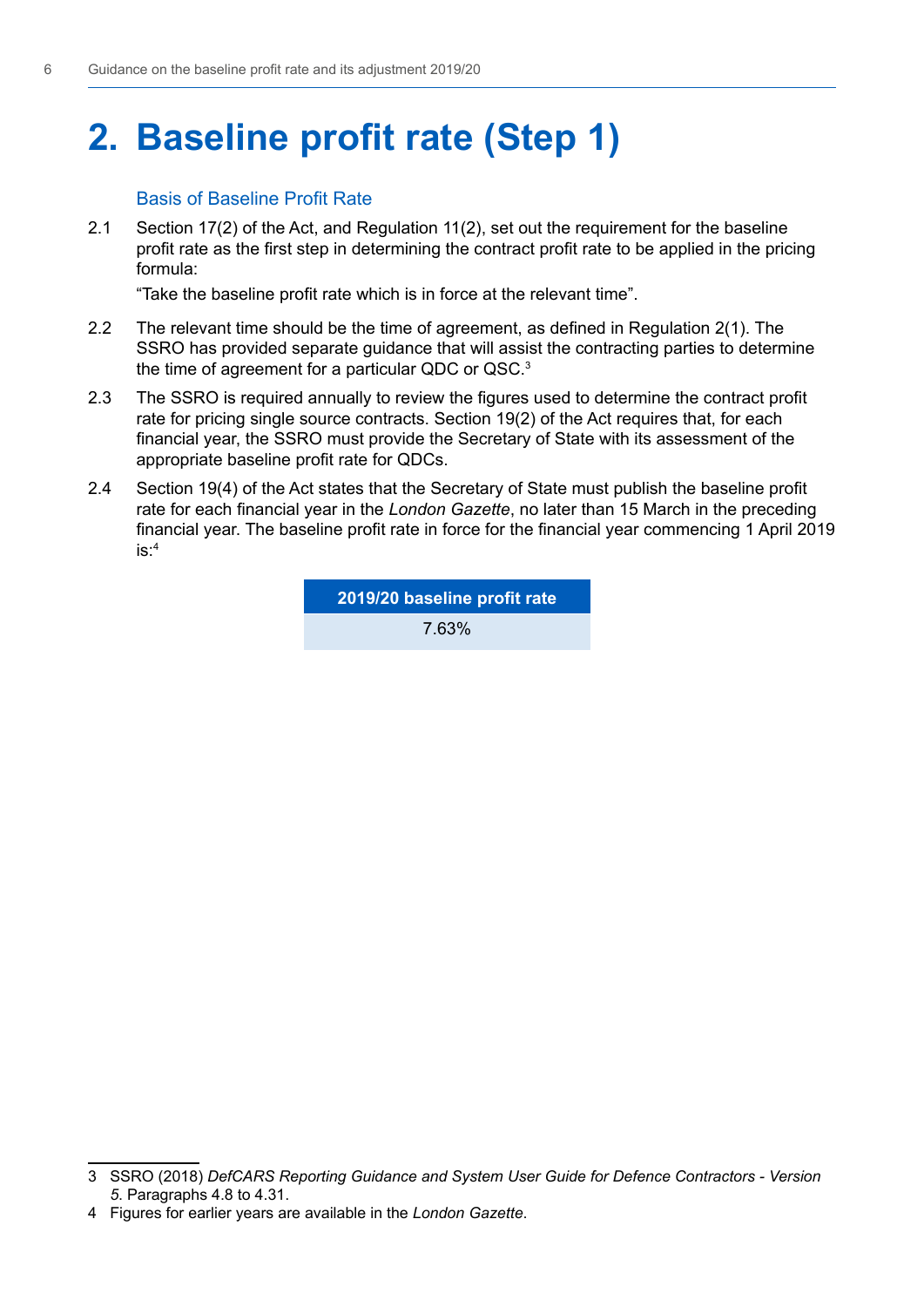# <span id="page-8-0"></span>**3. Cost risk adjustment (Step 2)**

# Basis of cost risk adjustment

3.1 Section 17(2) of the Act, and Regulation 11(3), set out the requirement for the cost risk adiustment:

"Adjust the baseline profit rate by an agreed amount which is within a range of plus or minus 25% of the baseline profit rate, so as to reflect the risk of the primary contractor's actual allowable costs under the contract difering from its estimated allowable costs."

3.2 The cost risk adjustment guidance is principles-based rather than rules-based.

# Regulated pricing methods

- 3.3 Regulation 10(2) states that the parties to a QDC may agree which regulated pricing method is to be used for that contract. The parties can also agree a diferent pricing method for defned components of the contract (Regulation 10(3)).
- 3.4 There are six regulated pricing methods that the parties to a QDC may decide to use, as set out in Regulation 10(4) to 10(11). All regulated pricing methods use either an estimate or actual Allowable Cost base.

# Principles of risk adjustment

# General approach

- 3.5 Contractors and the MOD must have regard to the following approach and principles when negotiating the cost risk adjustment to the baseline profit rate. The terms and conditions of each individual contract should always be considered when determining the adjustment.
- 3.6 The purpose of the cost risk adjustment is to incorporate into the contract profit rate an additive or deduction to refect the risk that the contractor's actual Allowable Costs in delivering the requirement will difer from the estimated Allowable Costs included in the contract price. While one factor will be the proportion of actual versus estimated costs included in the pricing method, other factors also drive risk. The adjustment should be agreed by considering the principles stated at paragraph 3.15.
- 3.7 For QDCs that are based on the cost-plus or estimate-based fee pricing methods, the cost risk adjustment should be minus 25 per cent, because actual Allowable Costs are used to determine the costs to be paid, although the MOD and the contractor should always have regard to the principles at paragraph 3.15.
- 3.8 For all other pricing methods, the adjustment may vary from minus 25 per cent to plus 25 per cent, depending on the risk of actual Allowable Costs difering from estimated Allowable Costs, using the following guidance and the principles stated at paragraph 3.15.
- 3.9 Subject to the considerations of the regulated pricing method, the starting point for the appropriate cost risk adjustment is that none should apply. A positive or negative cost risk adjustment should apply where it can be reasonably justifed and evidenced.

# Negative adjustment

- 3.10 A negative adjustment should be made where the MOD and the contractor agree there is a lower (or no) risk of actual Allowable Costs difering from estimated Allowable Costs.
- 3.11 For example, this may be justifed where there are risks that are well understood and for the large part mitigated.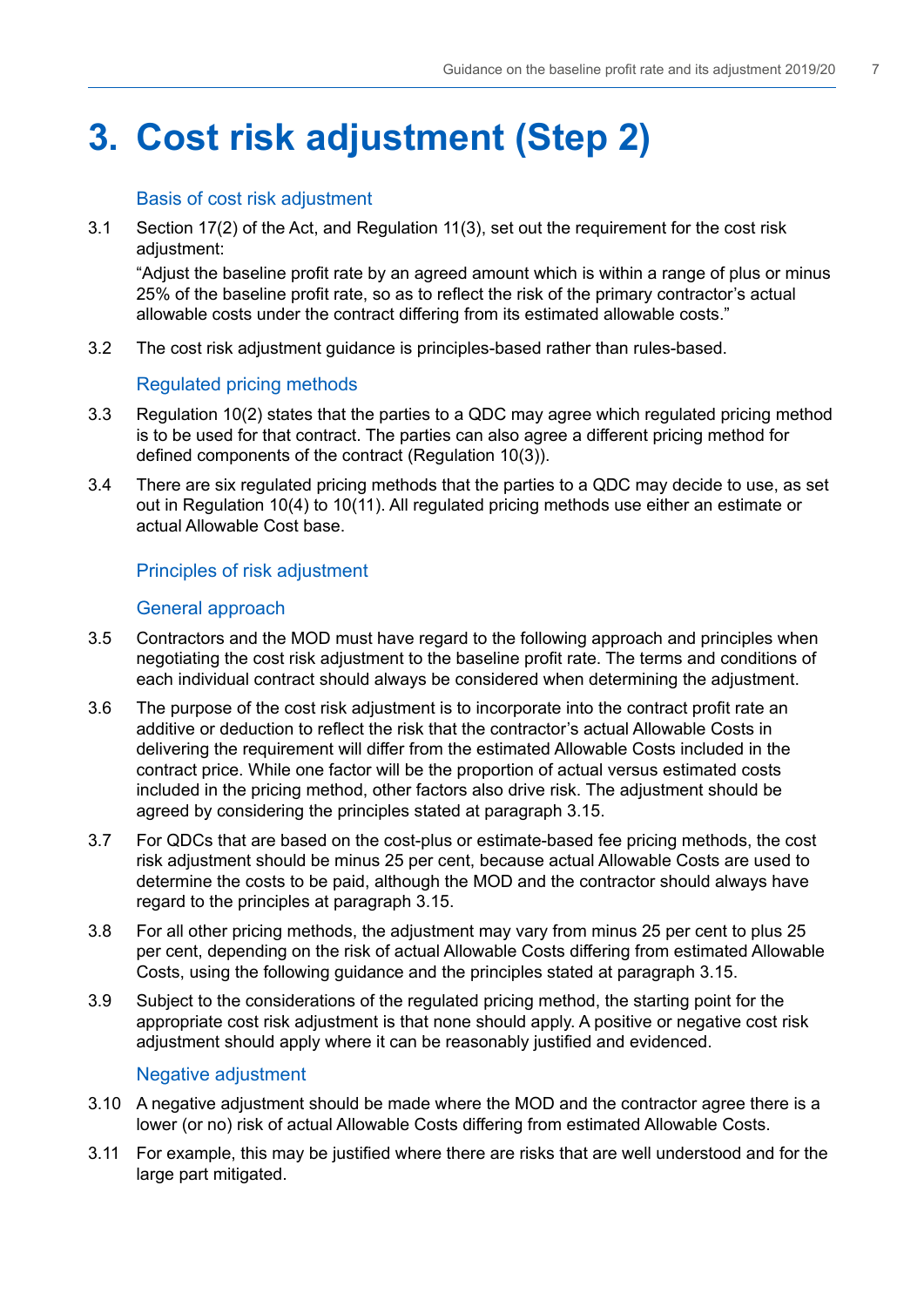3.12 The SSRO recognises that for some defence contracts most of the cost risk associated with one or more sub-contracts is held by, or assigned to, the Secretary of State. It is appropriate to recognise these circumstances when agreeing a cost risk adjustment. The cost risk adjustment should refect the reduced risk of the primary contractor's actual Allowable Costs under the contract difering from its estimated Allowable Costs, thus recognising the reduced risk held by the prime contractor associated with the sub-contract(s).

### Positive adjustment

- 3.13 A positive adjustment should be made where the MOD and the contractor agree there are higher risks of actual Allowable Costs difering from estimated Allowable Costs.
- 3.14 For example, this may be justifed where the risk is held by the contractor, and not the MOD, and where the risks are not well understood and/or cannot be managed in the Allowable Costs because they are not in the control of the contractor and therefore cannot be mitigated.

# Principles to consider

- 3.15 The contractor and the MOD must have regard to the following principles (which are not exhaustive) when determining the cost risk adjustment. The adjustment should:
	- a. only consider uncertainties that impact on Allowable Costs;
	- b. give consideration to the contract pricing method (refer to 3.7 and 3.8);
	- c. not take into account risk that should be managed in estimated Allowable Costs;
	- d. be based upon an assessment of the extent to which actual Allowable Costs may vary from estimated Allowable Costs, both positively and negatively;
	- e. take into account the relative likelihood of actual Allowable Costs being over or under estimated Allowable Costs;
	- f. take into account the extent to which the probability and expected impact of cost risk has been mitigated, eliminated or transferred to another party, for example, through insurance, or where sub-contract risk is 'passed through' to a party other than the prime contractor;
	- g. take into account the extent to which cost risk should be covered through Allowable Costs;
	- h. reflect and draw upon the overall approach to risk assessment such as risk allocation, management, and risk registers (and be recorded in the risk register);
	- i. not take into account uncertainty resulting from force majeure, for example, an unforeseeable natural disaster; and
	- i. be based on reasonable documented assumptions and/or evidence.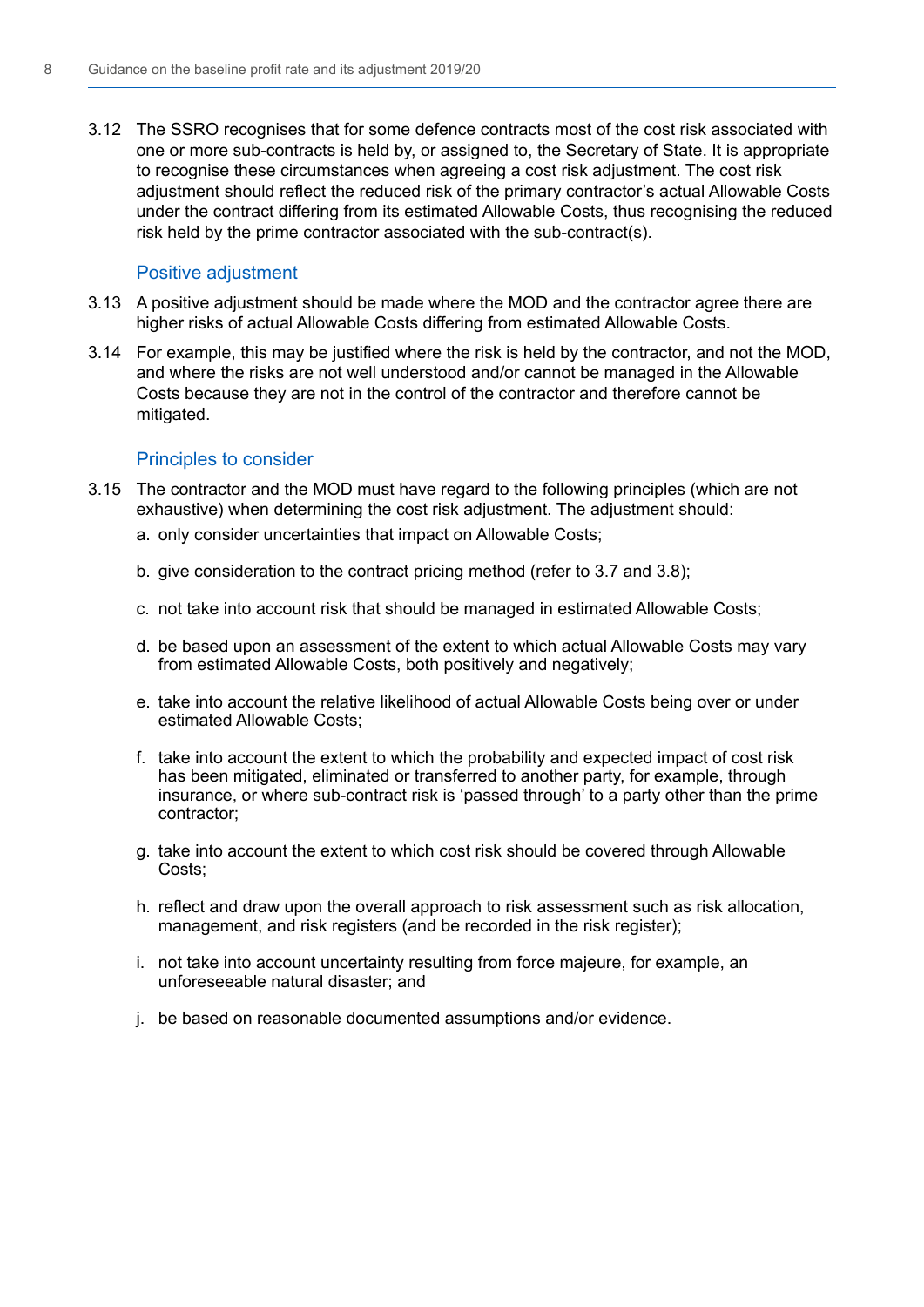# <span id="page-10-0"></span>**4. Profit on cost once adjustment (POCO) (Step 3)**

# Basis of POCO adjustment

4.1 Section 17(2) of the Act and Regulation 11(4) set out the requirement for the POCO adiustment:

"Deduct from the amount resulting in Step 2 the adjustment determined in accordance with regulation 12 ("the POCO adjustment"), so as to ensure that profit arises only once in relation to those Allowable Costs under the contract that relate to the price payable under any group sub-contract (including any further group sub-contract)."

4.2 This adjustment ensures that if a party to a qualifying defence contract enters into a single source sub-contract with another group member, and this group sub-contract is necessary to enable the performance of the qualifying defence contract, then profit arises only once in relation to Allowable Costs included in the group sub-contract price.

# Application of POCO adjustment

- 4.3 The POCO adjustment applies to a QDC if, at the time of the agreement, the primary contractor is party to, or proposes to enter into, a group sub-contract.
	- a. The purpose of this quidance is to provide a consistent methodology for contractors and the MOD to follow when agreeing a POCO adjustment amount.
	- b. The POCO adjustment does not apply:
		- i. to non-competitive sub-contracts with a value less than  $£100,000;$
		- ii. to any profit included in sub-contracts to non-group members;
		- iii, to any profit included in sub-contracts to group members if these sub-contracts were awarded competitively; or
		- iv. to any profit included in the price of the sub-contractor outside the delivery of the QDC.
- 4.4 The diagram on the next page demonstrates when a POCO adjustment should be made.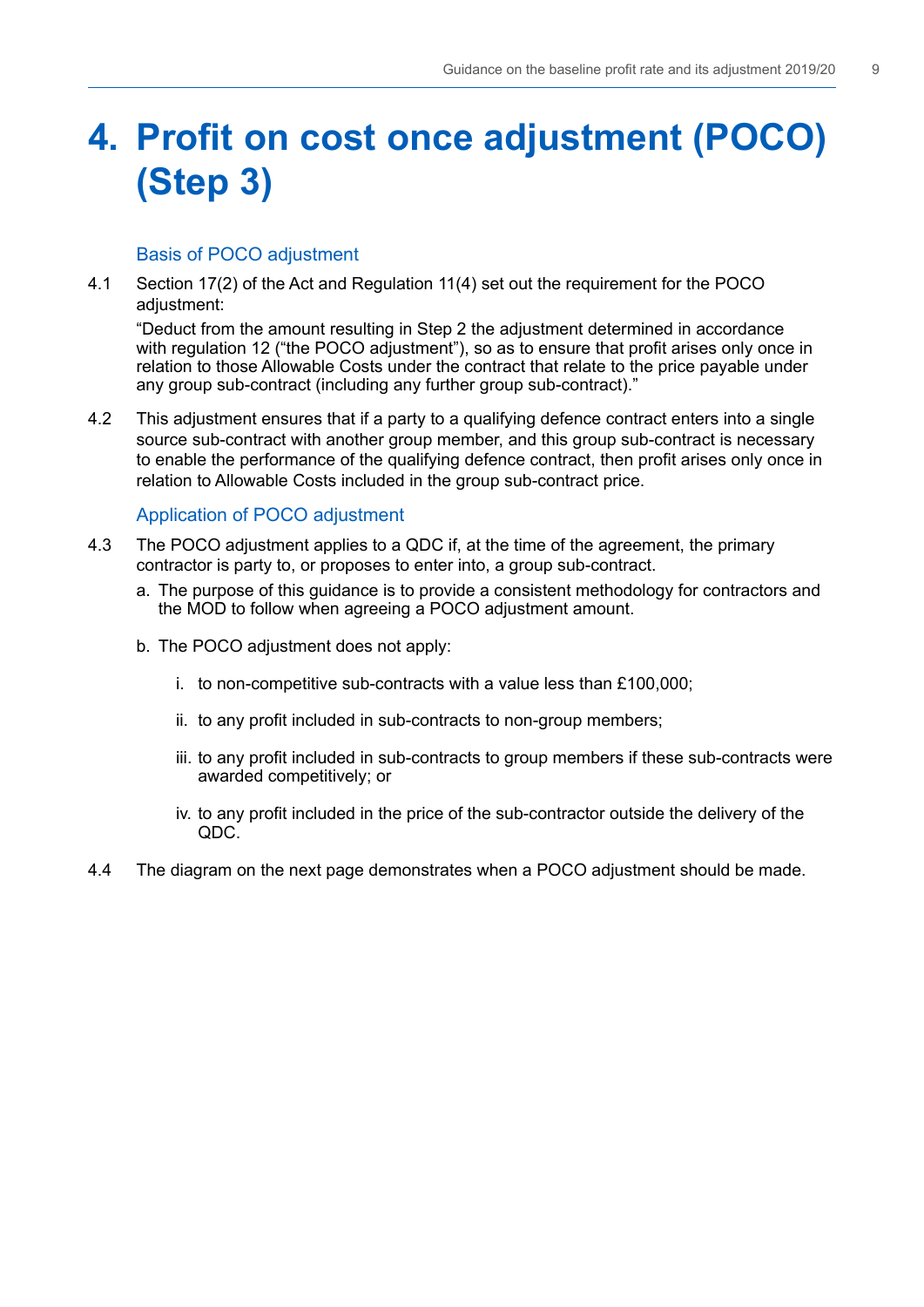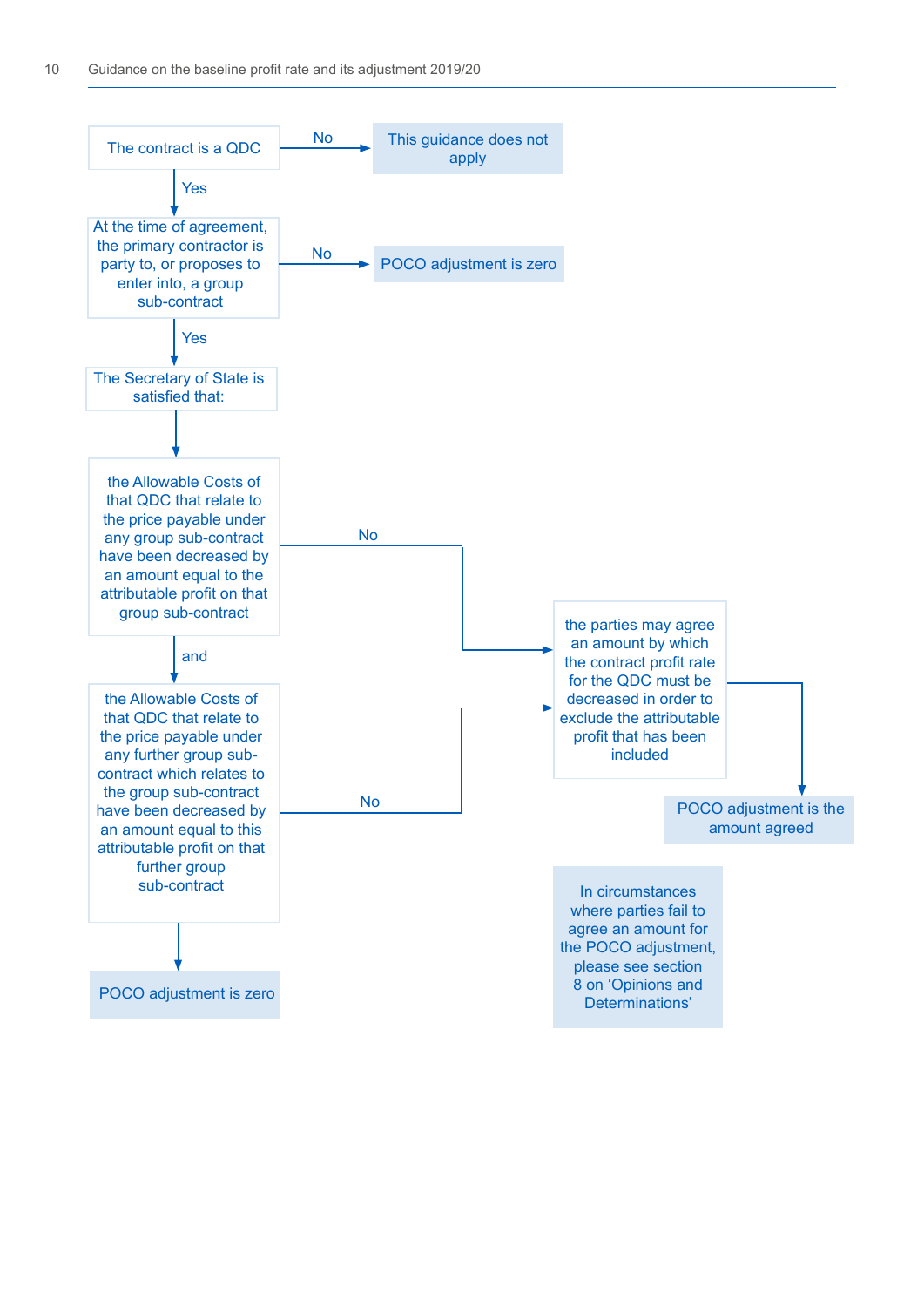# Methodology to determine the POCO adjustment

- 4.5 The information upon which the POCO adjustment calculation is constructed is likely to be held by the prime contractor and its group sub-contractors and not the MOD. In such cases, in order for the parties to reach an informed agreement as to the POCO adjustment:
	- a. the prime contractor should propose the POCO adjustment to the MOD, supported by the facts, assumptions and calculations relied upon; and
	- b. the MOD should scrutinise those matters and request any further information required to form a view as to the amount by which the contract profit rate must be decreased in order to exclude attributable proft that has been included.
- 4.6 The table below demonstrates the process that contractors and the MOD must have regard to when agreeing the POCO adjustment amount.
- 4.7 Please refer to Appendix B for a glossary of the terms used below. Please refer to Appendix C for a high-level worked example of the process to aid users.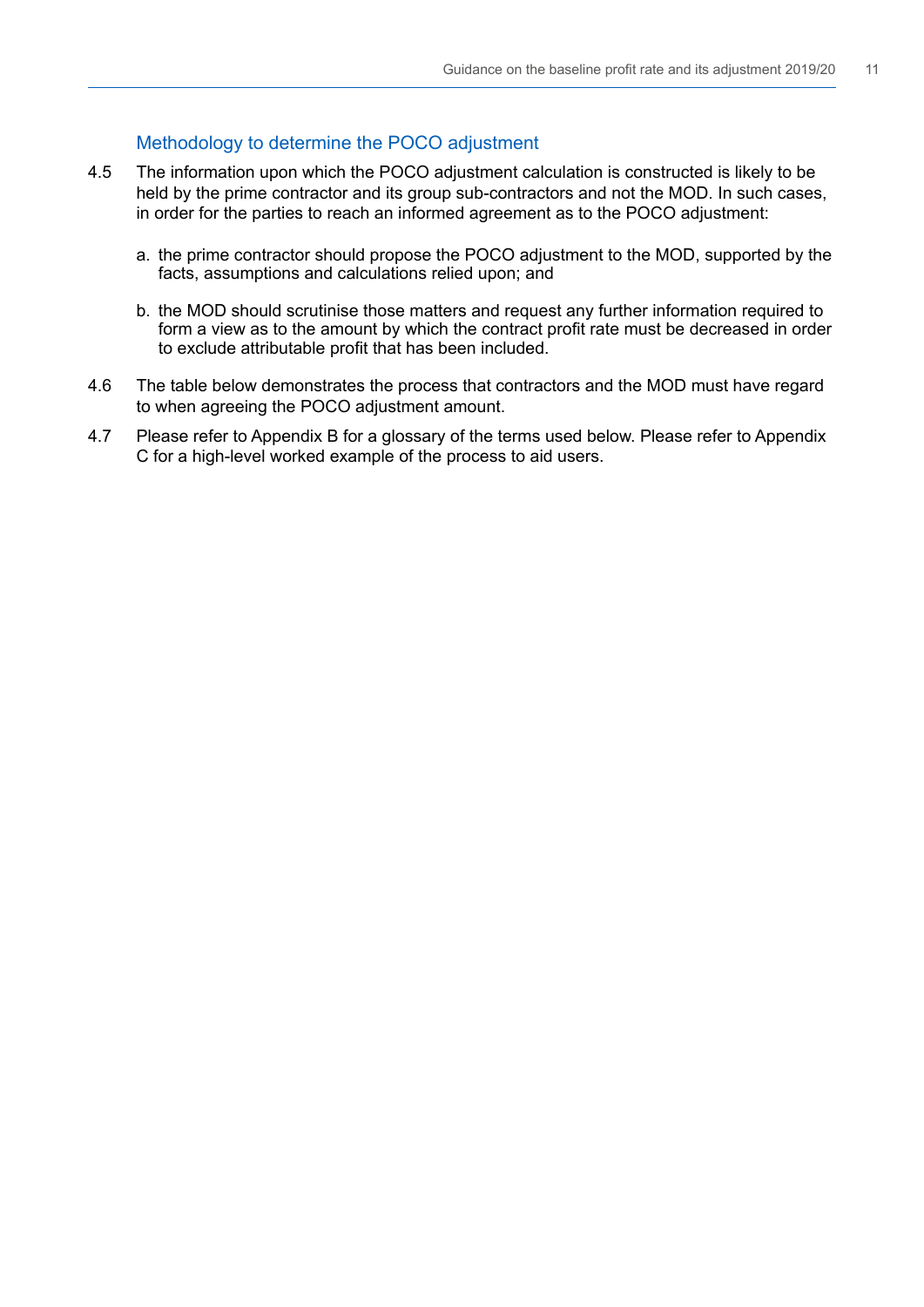| <b>Stage</b>    | <b>Process</b>                                                                                                                                                                                                                                                                                                                                                                                                         | Calculation<br>(see Appendix B)                                                                                                                                         |
|-----------------|------------------------------------------------------------------------------------------------------------------------------------------------------------------------------------------------------------------------------------------------------------------------------------------------------------------------------------------------------------------------------------------------------------------------|-------------------------------------------------------------------------------------------------------------------------------------------------------------------------|
| $\mathbf{1}$    | Document the expected contract supply chain, identifying all the group<br>subcontracts and further group subcontracts (see 4.3) to which the<br>POCO adjustment applies. Note the total Allowable Costs (used for the<br>purposes of the pricing formula) for each contract.                                                                                                                                           |                                                                                                                                                                         |
| $\sqrt{2}$      | Calculate the contract profit rate (before the application of Step 3<br>(POCO) and Step 6 (CSA)) for the primary contract (CPR <sub>p</sub> ) and each<br>group sub-contract (and further group sub-contracts) (CPR $_{si}$ ) identified<br>at stage one.                                                                                                                                                              | CPR <sub>p</sub><br>$CPR_{s1}$<br>CPR <sub>s2</sub><br>$CPR_{si}$                                                                                                       |
| $\sqrt{3}$      | Multiply total Allowable Costs identified at stage one for the primary<br>contract $(ACp)$ and each the group (and further group) sub-contracts<br>$(AC_{si})$ by their respective contract profit rates calculated at stage<br>two. The result is the profit for the primary contractor $(\pi_{\rho})$ and the<br>attributable profits of each group sub-contractor $(\pi_{si})$ (net of POCO<br>adjustment and CSA). | $AC_{p}$ x $CPR_{p} = \pi_{p}$<br>$AC_{s_1}$ x $CPR_{s_1} = \pi_{s_1}$<br>$AC_{S2}$ x CPR <sub>S2</sub> = $\pi_{S2}$<br>.<br>$AC_{si}$ x CPR <sub>si</sub> = $\pi_{si}$ |
| $\overline{4}$  | Sum the profits calculated at stage three to determine the total group<br>profit (net of POCO adjustment and CSA). This comprises the profits of<br>the primary contractor $(\pi_{\rm p})$ and the sum of all attributable profits for all<br>group sub-contractors ( $\Sigma$ $\pi_{\rm s}$ ).                                                                                                                        | $\Pi_{\rm p}$ + $\Pi_{\rm S1}$ + $\Pi_{\rm S2}$ + $\Pi_{\rm S3}$<br>$\pi_{\rm p}$ + $\Sigma \pi_{\rm s}$ = $\Sigma \pi$                                                 |
| $\overline{5}$  | Note the total Allowable Costs of the primary contract $(ACp)$ and<br>subtract from it the sum of the attributable profits for all group sub-<br>contract ( $\Sigma$ $\pi_{\rm s}$ ) calculated at stage two.                                                                                                                                                                                                          | $AC_{p} - \sum_{s} \pi_{s} = AC^{*}$                                                                                                                                    |
| $6\phantom{1}6$ | Multiply the value calculated at stage five by the primary contract profit<br>rate (CPR <sub>p</sub> ) derived at stage two. This gives the target profit that the<br>group should receive from the QDC (net of primary contract CSA).                                                                                                                                                                                 | $AC^* \times CPR_p = \pi$                                                                                                                                               |
| $\overline{7}$  | Subtract the total group profit from stage four (before the application<br>of Step 3 (POCO)) and Step 6 (CSA)) from the target profit from stage<br>six. This is the reduction to the price that will result from the Step 3<br>POCO adjustment.                                                                                                                                                                       | $\pi_{\tau}$ - $\Sigma$ π<br>Ξ<br>POCO <sub>R</sub>                                                                                                                     |
| $\bf 8$         | The POCO adjustment is the POCO reduction $(POCOe)$ divided by the<br>total Allowable Costs for the primary contract identified at stage five.<br>This is the Step 3 adjustment, which will result in a reduction to the<br>profit (or zero if no profit has been charged at lower levels).                                                                                                                            | $\overline{\mathsf{POCO}}_{\mathsf{adj}}$<br>=<br>$\text{POCO}_R / \text{AC}_P$                                                                                         |
| 9               | Apply all adjustments (Steps 1 to 6) to calculate the contract profit rate<br>(CPR) which is applied to the total Allowable Costs associated with the<br>primary contract. Cross check the calculated price to expectations.                                                                                                                                                                                           | $AC_{p}$ + (AC <sub>p</sub> x CPR)                                                                                                                                      |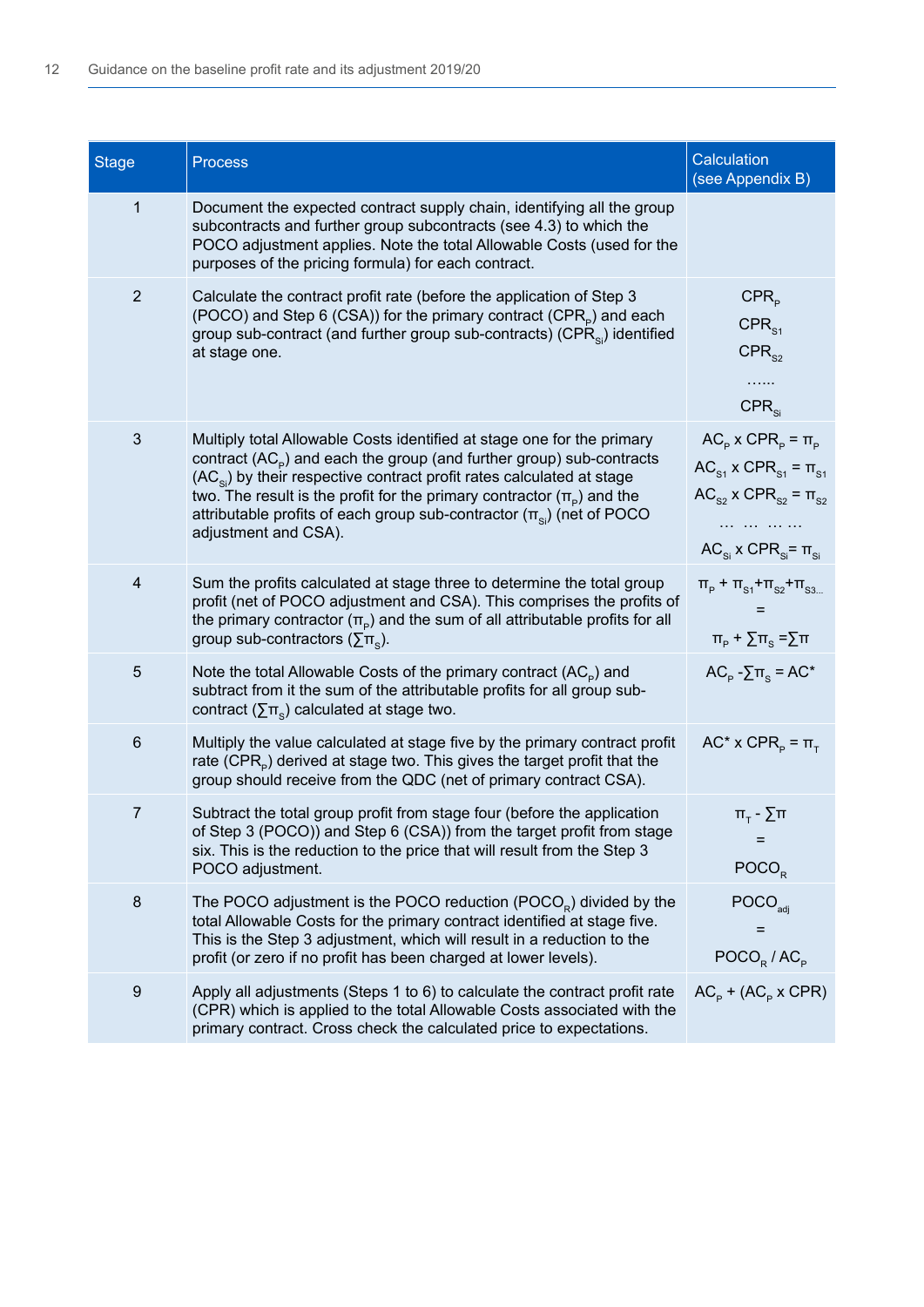# <span id="page-14-0"></span>**5. SSRO funding adjustment (Step 4)**

# Basis of the funding adjustment

5.1 Section 17(2) of the Act, and Regulation 11(5), set out the requirement for the funding adjustment.

# Application of the funding adjustment

- 5.2 Subtract from the amount resulting from Step 3 the SSRO funding adjustment in force at the time of the agreement as defined in Regulation  $2(1)$ , which is  $$ 
	- a. until 31 March 2017, zero; and
	- b. on or after 1 April 2017, the rate published in the *London Gazette* in accordance with section 19(4) of the Act.
- 5.3 The SSRO has provided separate guidance that will assist the contracting parties to determine the time of agreement for a particular QDC or QSC.<sup>5</sup>
- 5.4 The SSRO funding adjustment in force for the financial year commencing 1 April 2019 is: $^6$

**2019/20 SSRO funding adjustment** 

0.042%

<sup>5</sup> SSRO (2018) *DefCARS Reporting Guidance and System User Guide for Defence Contractors - Version 5*. Paragraphs 4.8 to 4.31.

<sup>6</sup> Figures for earlier years are available in the *London Gazette*.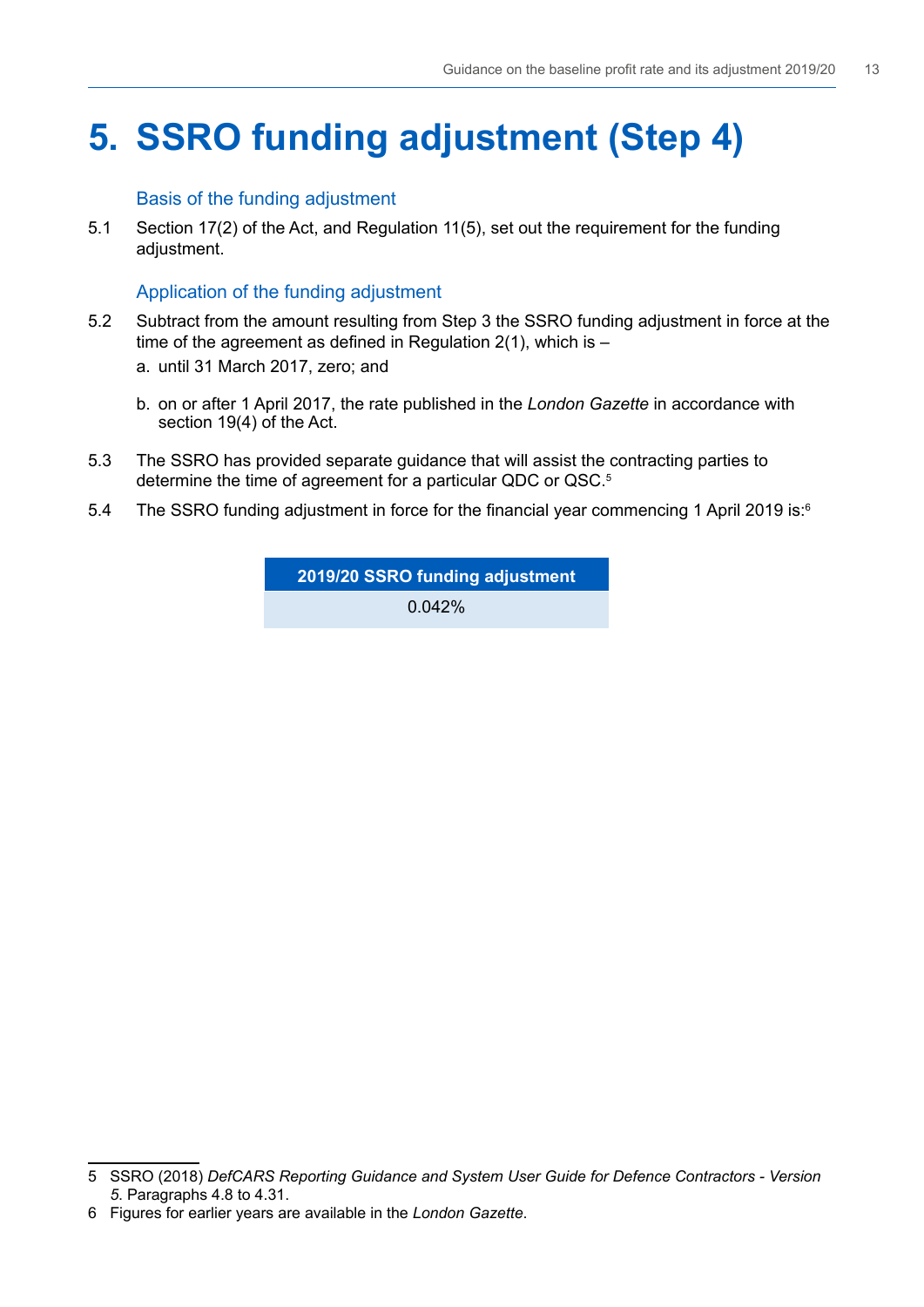# <span id="page-15-0"></span>**6. Incentive adjustment (Step 5)**

# Basis of incentive adjustment

6.1 Section 17(2) of the Act, and Regulation 11(6), set out the requirement for the incentive adiustment:

"Where the Secretary of State determines that the amount resulting from Step 4 should be increased so as to give the primary contractor a particular fnancial incentive as regards the performance of provisions of the contract specifed by the Secretary of State, increase that amount by an amount ("the incentive adjustment") specifed by the Secretary of State, that amount not to exceed two percentage points."

- 6.2 This document provides guidance for the Secretary of State to use when determining when to apply the incentive adjustment to a QDC and what to consider when setting the adjustment between zero and two percentage points.
- 6.3 The incentive adjustment guidance is principles-based rather than rules-based.

# When to apply incentive adjustment

- 6.4 It may be desirable for the Secretary of State to include a positive incentive in certain circumstances.
- 6.5 The incentive adjustment is not automatic and will be applied exceptionally for QDCs.

# Principles of applying incentive adjustment

- 6.6 The inclusion of an incentive adjustment is at the Secretary of State's discretion. When considering whether to apply an incentive adjustment the Secretary of State should have regard to the following principles:
	- a. The incentive adjustment can be applied to any QDC or QSC using any regulated pricing method. The incentive adjustment must relate to the performance of the contract to which it applies.
	- b. The incentive adjustment must be used for delivering performance on a contracted performance metric. The contract should be priced on the basis that a contractor will deliver the performance specifed in the contract.
	- c. The incentive adjustment must relate to performance enhancements which benefit the Secretary of State. The additional value delivered to the Secretary of State through the achievement of incentivised elements must be tangible and demonstrable.
	- d. The incentive adjustment must be within a range of up to two percentage points. A positive incentive adjustment will not be applied to all QDCs and is not an entitlement.
	- e. The link between the incentive adjustment and performance must be simple and measurable. The criteria for achievement must be measurable and set objectively.
	- f. The link between the incentive adjustment and performance, and the criteria for achievement and payment must be clearly stated in the contract. This includes:
		- i. the required level of performance;
		- ii. how it will be demonstrated:
		- iii. when it will be measured; and
		- iv. if incentivised performance is delivered, when incentive payments will be made.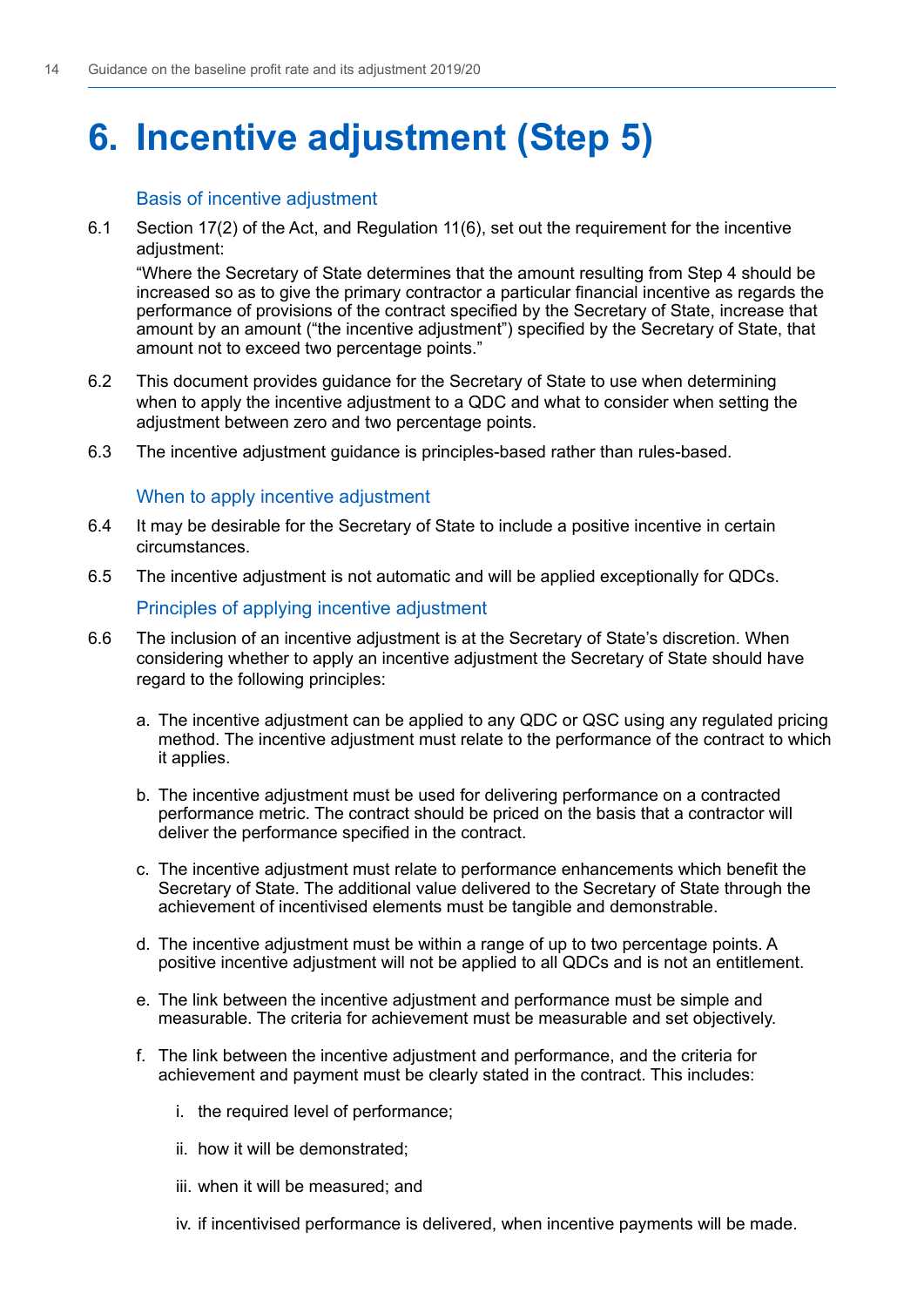- 6.7 The incentive adjustment must not be linked to legislative obligations. An incentive adjustment must not be given for compliance with the Act, Regulations, or other legislative obligations.
- 6.8 The incentive adjustment should not be linked to a reduction in the Allowable Costs of the contract. Reducing Allowable Costs of a contract should be rewarded via the chosen regulated pricing method.
- 6.9 Subject only to this guidance and the maximum incentive adjustment of two percentage points provided for in Regulation 11(6), the Secretary of State can determine the amount of an incentive adjustment and when to apply an incentive adjustment to a QDC.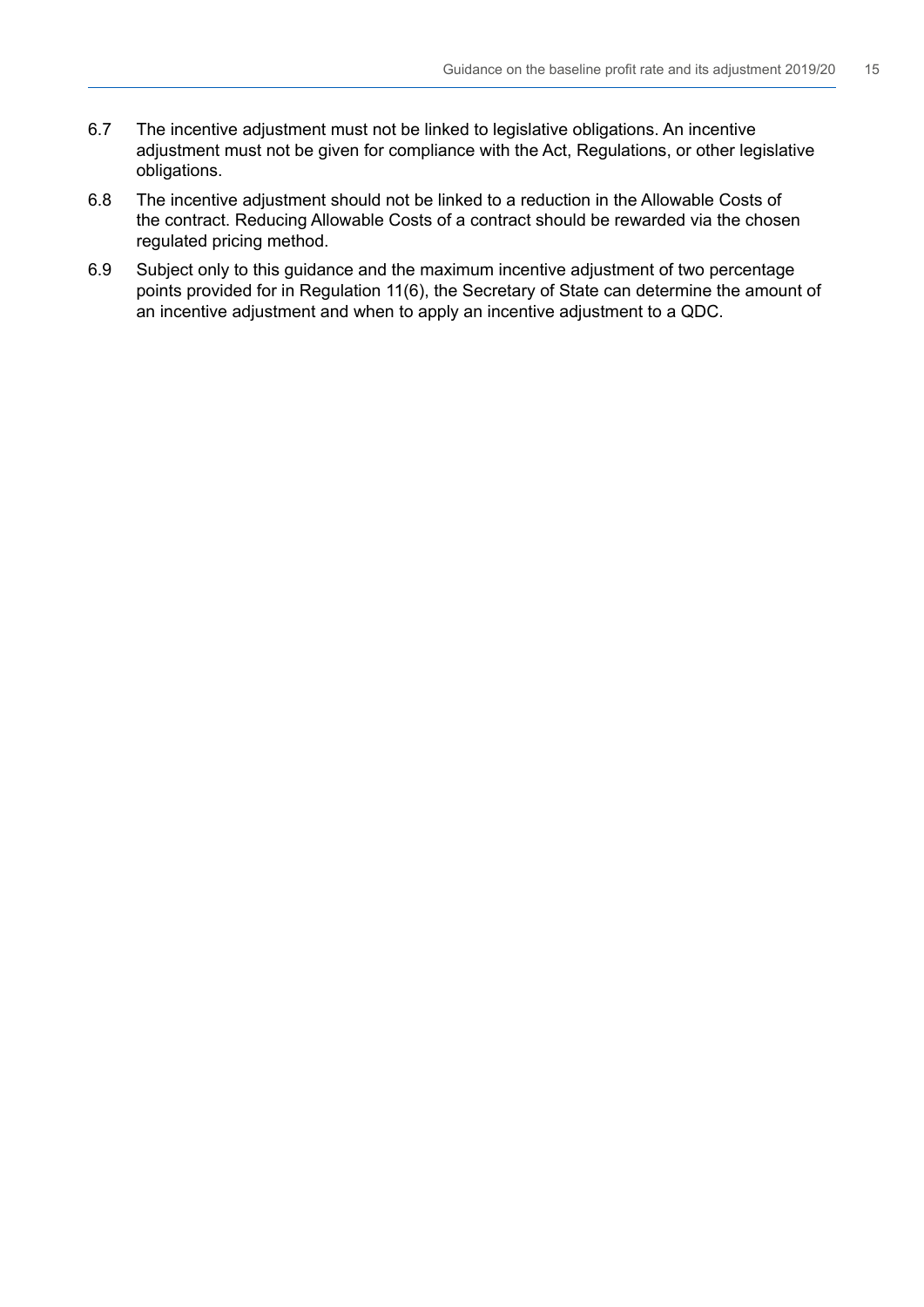# <span id="page-17-0"></span>**7. Capital servicing adjustment (Step 6)**

Basis of capital servicing adjustment

7.1 Section 17(2) of the Act and Regulation 11(7) set out the requirement for the capital servicing adiustment:

"Take the amount resulting from step 5 and add to or subtract from it an agreed amount ("the capital servicing adjustment"), so as to ensure that the primary contractor receives an appropriate and reasonable return on the fxed and working capital employed by the primary contractor for the purposes of enabling the primary contractor to perform the contract."

7.2 Regulation 11(8) requires that:

"In agreeing the capital servicing adjustment, the primary contractor and the Secretary of State:

- a. must have regard to the capital servicing rates in force at the time of the agreement;
- b. must not apply any adjustment in respect to any costs of the fixed and working capital employed by the primary contractor which are Allowable Costs under the contract; and
- c. may use an average fixed and working capital for any business unit which is likely to be performing the primary contractor's obligations under the contract."
- 7.3 The SSRO has provided separate guidance that will assist the contracting parties to determine the time of agreement for a particular QDC or QSC.7
- 7.4 Section 30 of the Act sets out that "[the Act] and single source contract regulations apply to qualifying subcontracts (and to sub-contractors) as they apply to qualifying defence contracts (and to primary contractors)"
- 7.5 The three capital servicing rates published by the Secretary of State that are in force for the financial year commencing 1 April 2019 are: $^{\rm 8}$

| <b>Item</b>              | <b>Rate</b> |
|--------------------------|-------------|
| <b>Fixed capital</b>     | 3.98%       |
| Positive working capital | 1.18%       |
| Negative working capital | 0.53%       |

7.6 In the calculation of the baseline profit rate (Step 1) the comparator company data is adjusted to remove the effect of capital servicing and so sets a baseline upon which Step 6 can be applied for a contract. This process is set out in SSRO (2019) *Single Source Baseline Proft Rate, Capital Servicing Rates and Funding Adjustment Methodology*.

<sup>7</sup> SSRO (2018) *DefCARS Reporting Guidance and System User Guide for Defence Contractors - Version 5*. Paragraphs 4.8 to 4.31.

<sup>8</sup> Figures for earlier years are available in the *London Gazette*.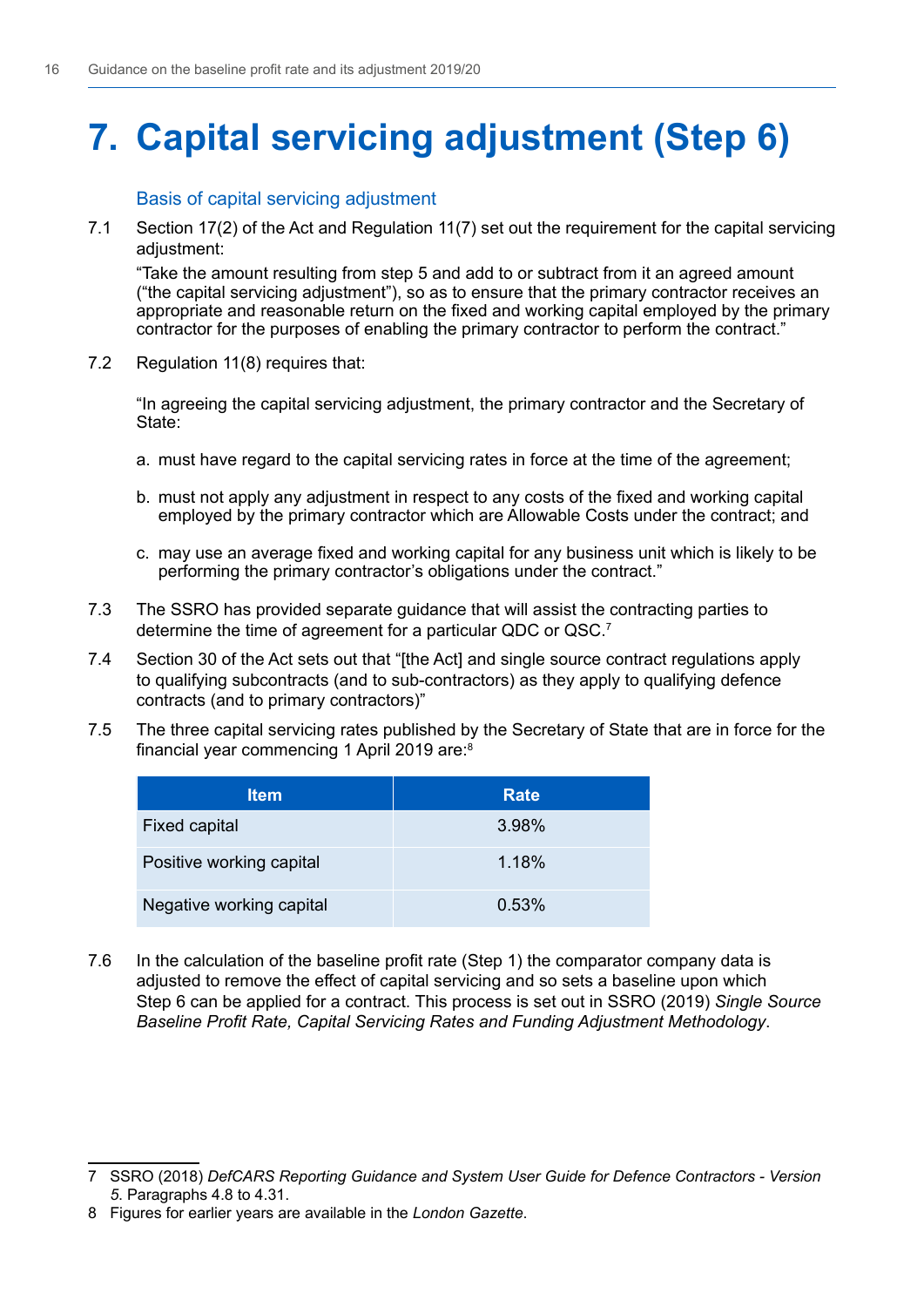# Calculating the capital servicing adjustment

- 7.7 This guidance sets out the approach that should be followed to calculate the capital servicing adjustment using a ratio of capital employed to the total cost of production (CP:CE ratio) of a relevant unit of business which is likely to be performing the contractor's obligations under the contract (the CSA calculation).
- 7.8 The next sections of the guidance set out the calculations of capital employed and of cost of production, which are required for the CSA calculation. The diagrams after that guidance set out the four computations to be performed. A simple worked example is described at Appendix D to this guidance.
- 7.9 The CSA calculation ensures the contractor receives an appropriate and reasonable return on the fxed and working capital employed by the contractor for the purposes of enabling it to perform the contract. On this basis borrowing costs should not form part of Allowable Costs.
- 7.10 The CSA calculation assumes that the capital intensity of the unit of business (that is the ratios of its fxed and working capital to its cost of production for a given period) is equivalent to the capital intensity of the contract. This assumption is a reasonable estimate because a unit of business will normally perform many contracts of a similar nature under similar conditions and it is therefore reasonable to expect that the QDC or QSC will be performed on the same basis with equivalent capital requirements.
- 7.11 The contractor and the Secretary of State must use the information of the unit of business which they agree is most relevant to the contract. This may be a subsidiary company, division, business unit, or site location, and is selected based upon professional judgement. If reliable information cannot reasonably be isolated to a unit of business the information of the contractor's business as a whole may be used.
- 7.12 The calculation has two components: the capital employed and the cost of production. Both components should be derived from the same fnancial records or should be adjusted to ensure they are on the same basis. For example, if cost of production is derived from the information supplied during the course of the assessment of cost recovery rate claims, such as fnancial or management accounts, then components of capital employed, for example manufactured inventory, may need adjustment to ensure they are valued on the same cost basis.
- 7.13 Regardless of which fnancial periods are described in the records from which data is drawn to determine the capital employed and cost of production, the capital servicing rates to which the relevant parties must have regard are those in force at the time of the agreement (see paragraph 7.3), not those relating to any other period.

# Calculation of capital employed

- 7.14 Capital employed is the debt and equity necessary for a unit of business to function. Directly calculating this may be difficult because a unit of business may not separately report the debt and equity necessary for a business to function from other debt and equity. Capital employed is instead indirectly calculated with reference to the equal and opposite balance sheet items for which more granular information is available.
- 7.15 Capital employed should be computed as the total assets less total liabilities, excluding interest-bearing liabilities, of the business unit.
- 7.16 Capital employed is the average capital employed over the same period used to determine cost of production. At a minimum this is the average of the opening and closing position.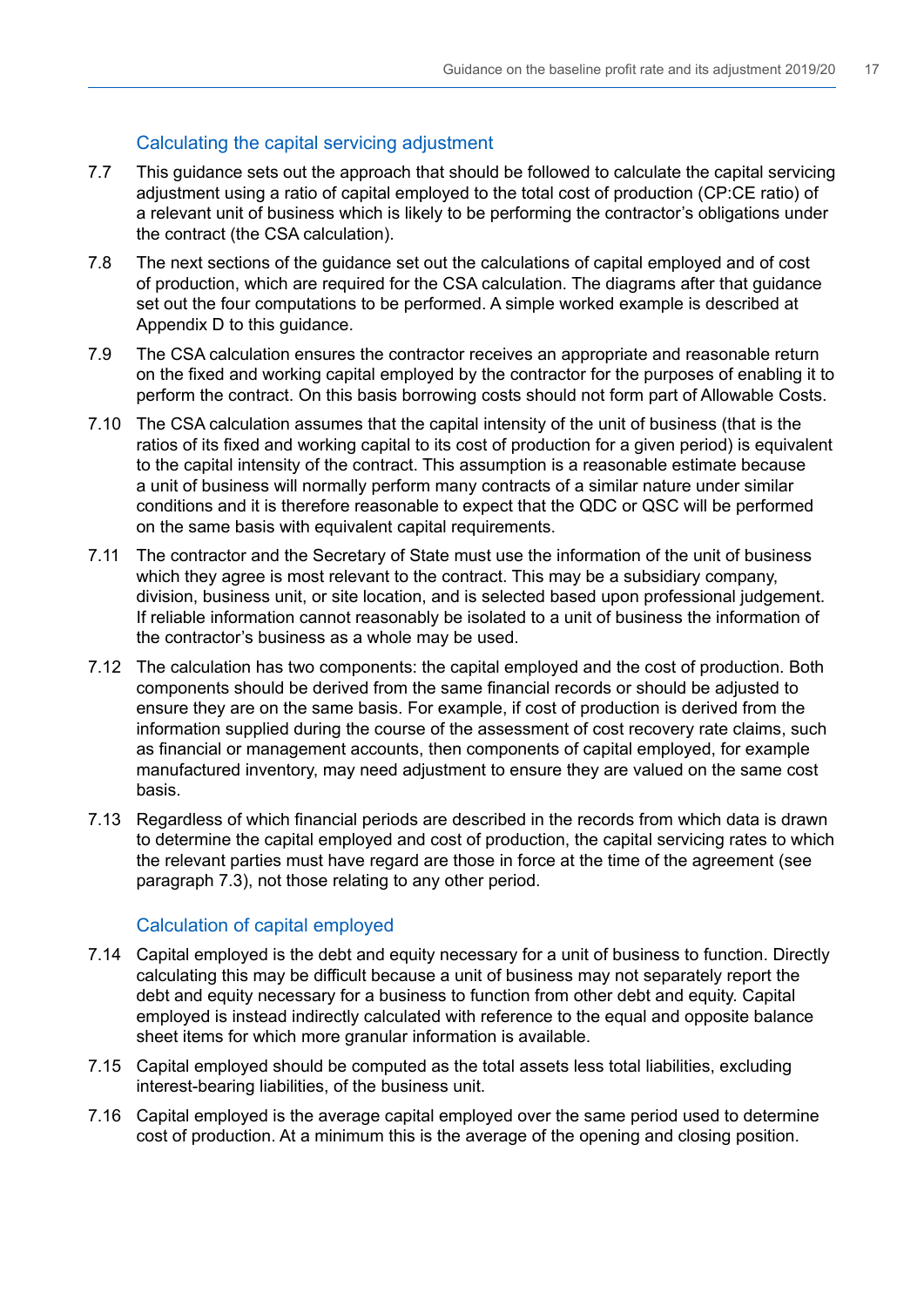- 7.17 The capital employed is adjusted to remove elements that are not part of normal operations, are equivalent to debt, or would not result in an appropriate result if included in the calculation. These adjustments seek to achieve a result that, when taken with the cost of production as a ratio, approximates the capital intensity of the contract as closely as is practicable.
- 7.18 The initial definition of capital employed is total assets less total liabilities, except for interest-bearing liabilities. The following items should then generally be excluded:
	- a. items not representing capital employed in normal operations, for example:
		- i. goodwill, brands and customer lists acquired in a business combination;
		- ii. fair value adjustments that did not require additional input of capital, for example, the upward revaluation of tangible and intangible assets;
		- iii. investments in shares and securities:
		- iv. loans to or from other companies, including non-trading balances with group entities;
		- v. assets held for sale and idle assets not required for the normal operation of the business; or
		- vi. cash that exceeds the amount required for normal operations. Normal operational requirements might include holding cash for the purpose of meeting liabilities included in the calculation of capital employed;
	- b. items that are indirect ways of raising capital that should be treated as debt equivalents, for example:
		- i. deferred tax assets or liabilities; or
		- ii. retirement benefit surpluses or obligations; and
	- c. other items whose inclusion would not result in an appropriate Step 6 adjustment.
- 7.19 Where cash is held in a group pooling arrangement outside the balance sheet of the unit of business used for the calculation, a value of cash required for normal operations of the business unit may be included as an element of capital employed.
- 7.20 Exceptional further adjustments may be agreed with the Secretary of State if they can be reliably estimated and have a material impact on the result. Any adjustment will depend on the information available and the specific circumstances of the contract being delivered. Examples of such situations are:
	- a. where a pervasive change is expected to occur that will affect the capital employed of the unit of business; or
	- b. where considering the timing of a significant transaction during the period will give a more precise average.

# Fixed and working capital

7.21 To calculate the split of capital employed between fixed and working capital employed a contractor should identify balance sheet items that are fixed in nature; this will generally include items that are held for more than one year. This 'fixed capital value' figure is subtracted from the capital employed and the balance is the 'working capital value', which may be positive or negative.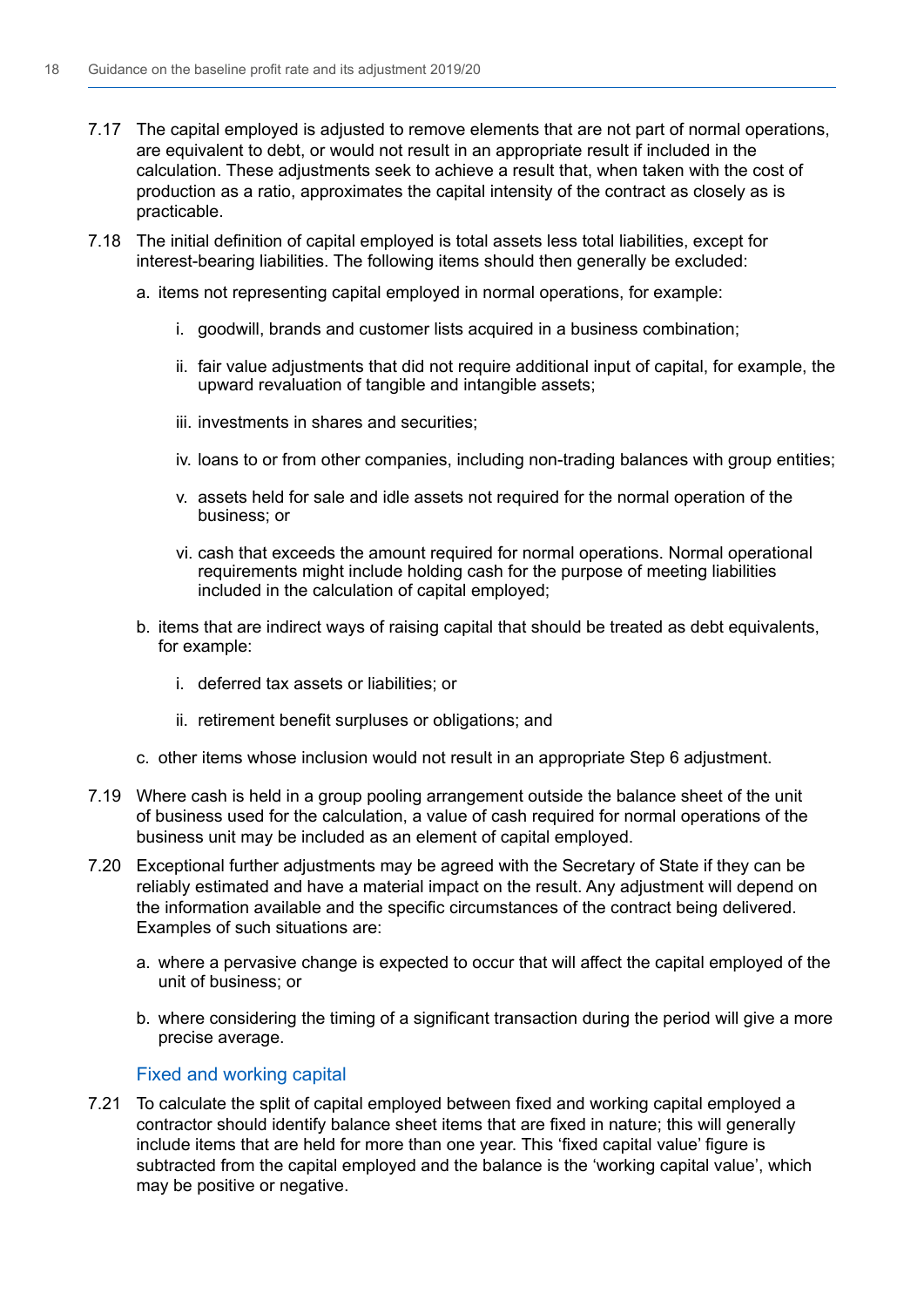- 7.22 Adequate justifcation should be provided to support the calculation of both fxed and working capital. In determining what type and standard of information is required, the relevant parties should take a proportionate approach considering:
	- a. the specific requirements and circumstances of the contract;
	- b. the materiality of particular components of the calculation; and
	- c. what it is reasonable to expect would be available.

Calculation of cost of production

- 7.23 Cost of production is the cost incurred by the functioning of a business before financing charges.
- 7.24 Where the period to which the cost of production relates is not one year, an equivalent annual value should be computed because the capital servicing rates to which the CP:CE ratio is applied are an annual rate of return.
- 7.25 The initial definition of cost of production is operating revenue less operating profit/loss. The following items should then generally be excluded:
	- a. borrowing costs;
	- b. costs related to items excluded from capital employed; and
	- c. costs whose inclusion would not result in an appropriate Step 6 adjustment.
- 7.26 Where exceptional adjustments have been made to capital employed in accordance with paragraph 7.20, a corresponding adjustment to cost of production may be required.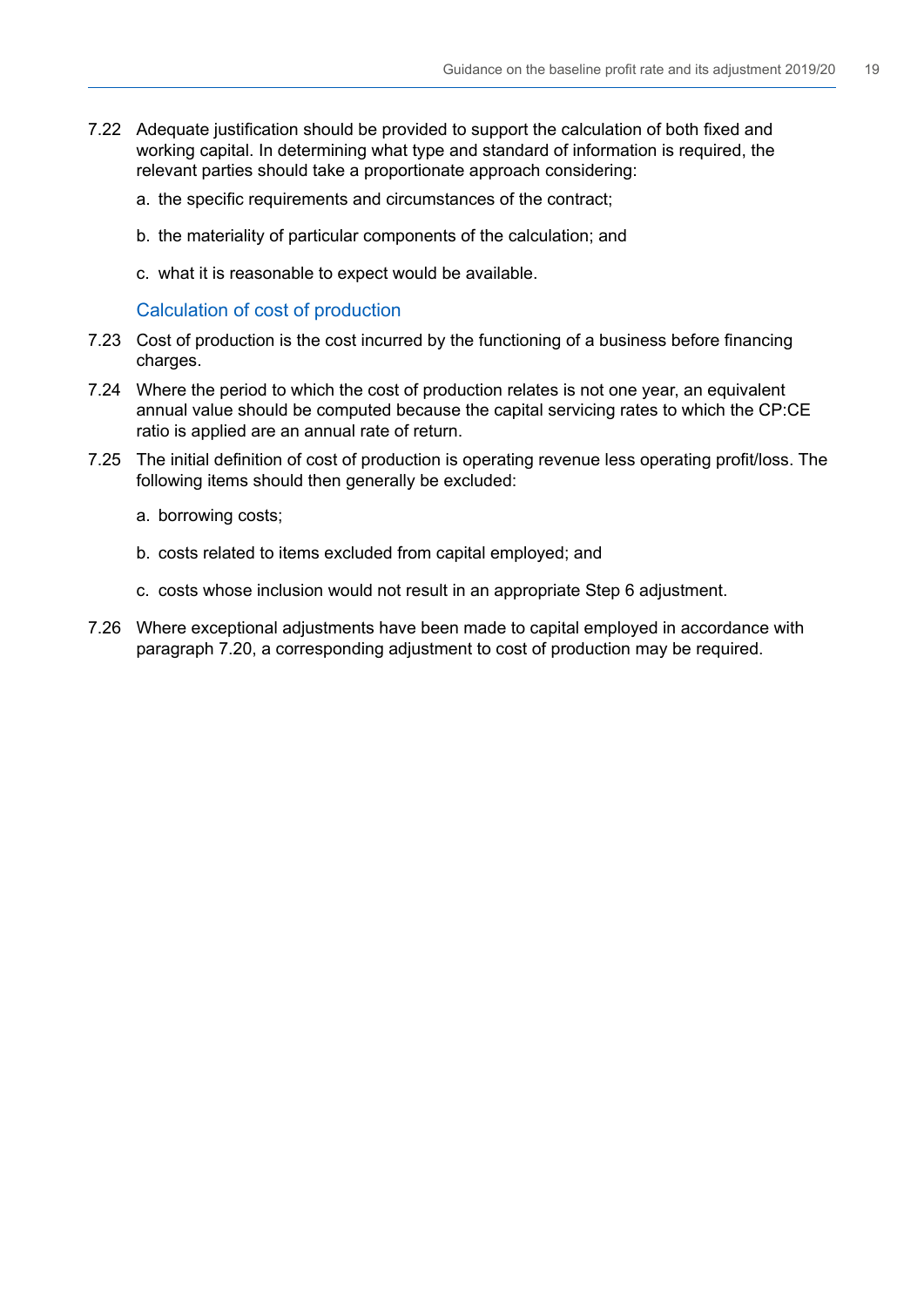9

### **Computation 1**

#### Determine ratio of capital employed to cost of production

Fixed capital value

#### **Plus**

#### Working capital value

#### **EQUALS**

Capital employed

#### **Divide into**

Cost of production

#### **EQUALS**

Cost of production as a proportion of capital employed (CP:CE)

### **Computation 3**

Apply capital servicing rates

Fixed capital as a proportion of capital employed

#### **Multiplied by**

Fixed capital servicing rate

#### **PLUS**

Working capital (positive) as a proportion of capital employed

### **Multiplied by**

Positive working capital servicing rate

**OR (if working capital is negative)**

Working capital (negative) as a proportion of capital employed

### **Multiplied by**

Negative working capital servicing rate

**EQUALS**

Capital servicing rate<sup>9</sup>

# **Computation 2**

Determine the individual proportions of capital employed

Fixed capital value

#### **Divided by**

Capital employed

### **EQUALS**

Fixed capital as a proportion of capital employed

Working capital value

#### **Divided by**

Capital employed

### **EQUALS**

Working capital as a proportion of capital employed

# **Computation 4**

Calculate the capital servicing adjustment for Step 6

Capital servicing rate

#### **Divided by**

Cost of production as a proportion of capital employed (CP:CE)

### **EQUALS**

Capital servicing adjustment to be used in Step 6 of CPR

9 The capital servicing rate can be positive or negative.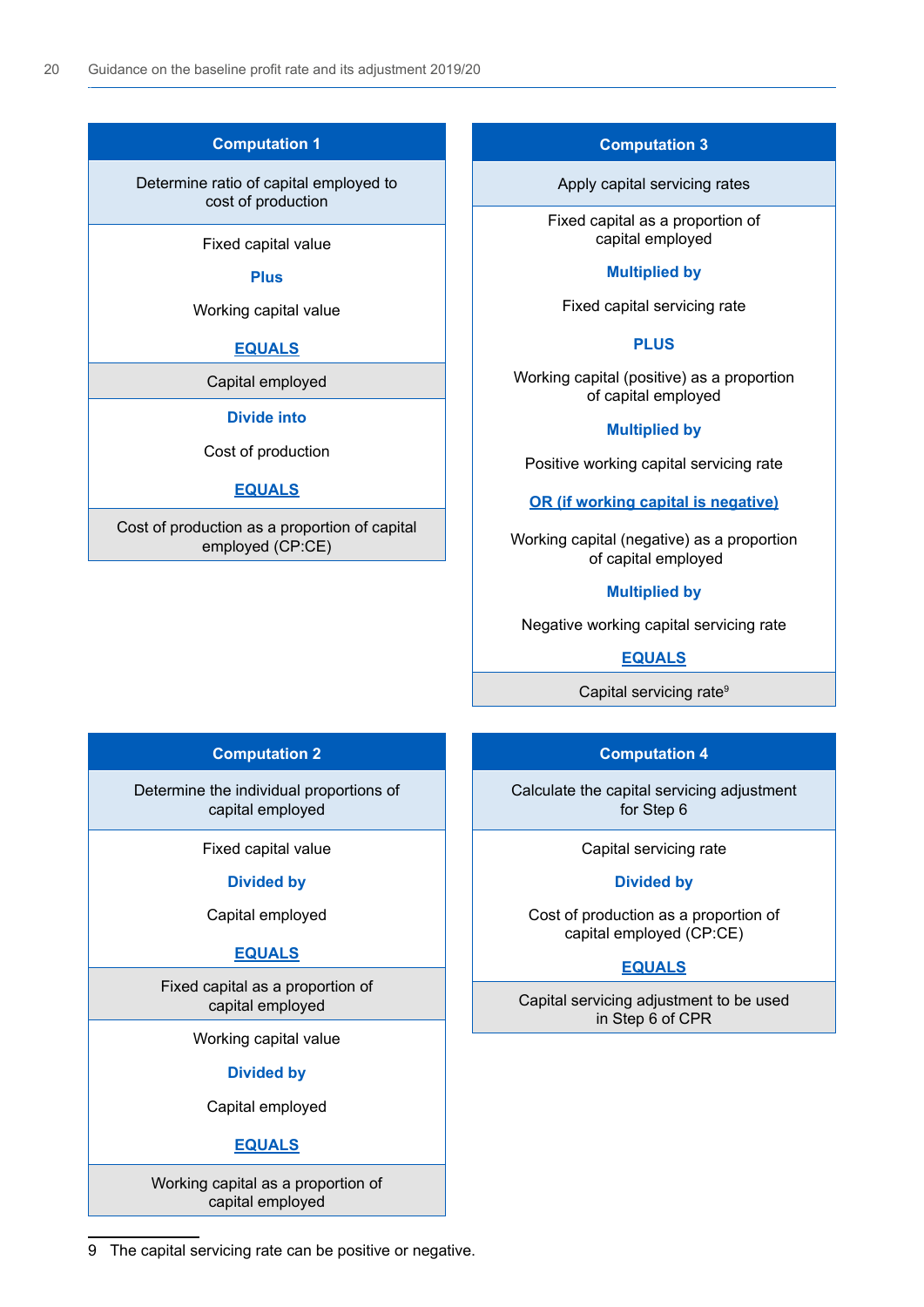# <span id="page-22-0"></span>**8. Opinions and determinations**

### **Overview**

- 8.1 The Act and Regulations make provision for opinions or determinations by the SSRO on the appropriateness of a cost risk adjustment (or group cost risk adjustment), proft on cost once adjustment (or group proft on cost once adjustment), or capital servicing adjustment (or group capital servicing adjustment) in the circumstances set out below.
- 8.2 The following sections are not designed to replicate or replace the Act or Regulations. They are included to provide assistance to users for when an opinion or determination may be sought.
- 8.3 For further information, please refer to the SSRO's guidance on referrals.<sup>10</sup>

# **Opinions**

- 8.4 The SSRO must give an opinion on the appropriate amount of a cost risk adjustment (or group cost risk adjustment), POCO adjustment (or group POCO adjustment) or capital servicing adjustment (or group capital servicing adjustment) for a QDC (if the contract price were to be re-determined) or a proposed QDC, or a QSC (if the contract price were to be re-determined) or a proposed QSC on referral from, as the case may be:
	- a. the Secretary of State;
	- b. an authorised person;
	- c. the primary contractor (in the case of a QDC);
	- d. the person who proposes to enter into a contract with the Secretary of State (in the case of a proposed QDC);
	- e. the contracting authority (in the case of a QSC); or
	- f. the person who proposes to enter into the QSC.
- 8.5 The SSRO may give an opinion on any matter in relation to a QDC or proposed QDC, or a QSC or proposed QSC, on joint referral from:
	- a. the Secretary of State and the primary contractor in the case of a QDC, or the Secretary of State and any other proposed party to the contract in the case of a proposed QDC; or
	- b. the Secretary of State and the sub-contractor in the case of a QSC, or the Secretary of State and the proposed sub-contractor, in the case of a proposed QSC.

<sup>10</sup> SSRO (2016) *Guidance on the SSRO's Referrals Procedures for Opinions under the Defence Reform Act 2014*. SSRO (2016) *Guidance on the SSRO's Referrals Procedures for Determinations under the Defence Reform Act 2014*. Updated referrals guidance is due for publication on 1 April 2019.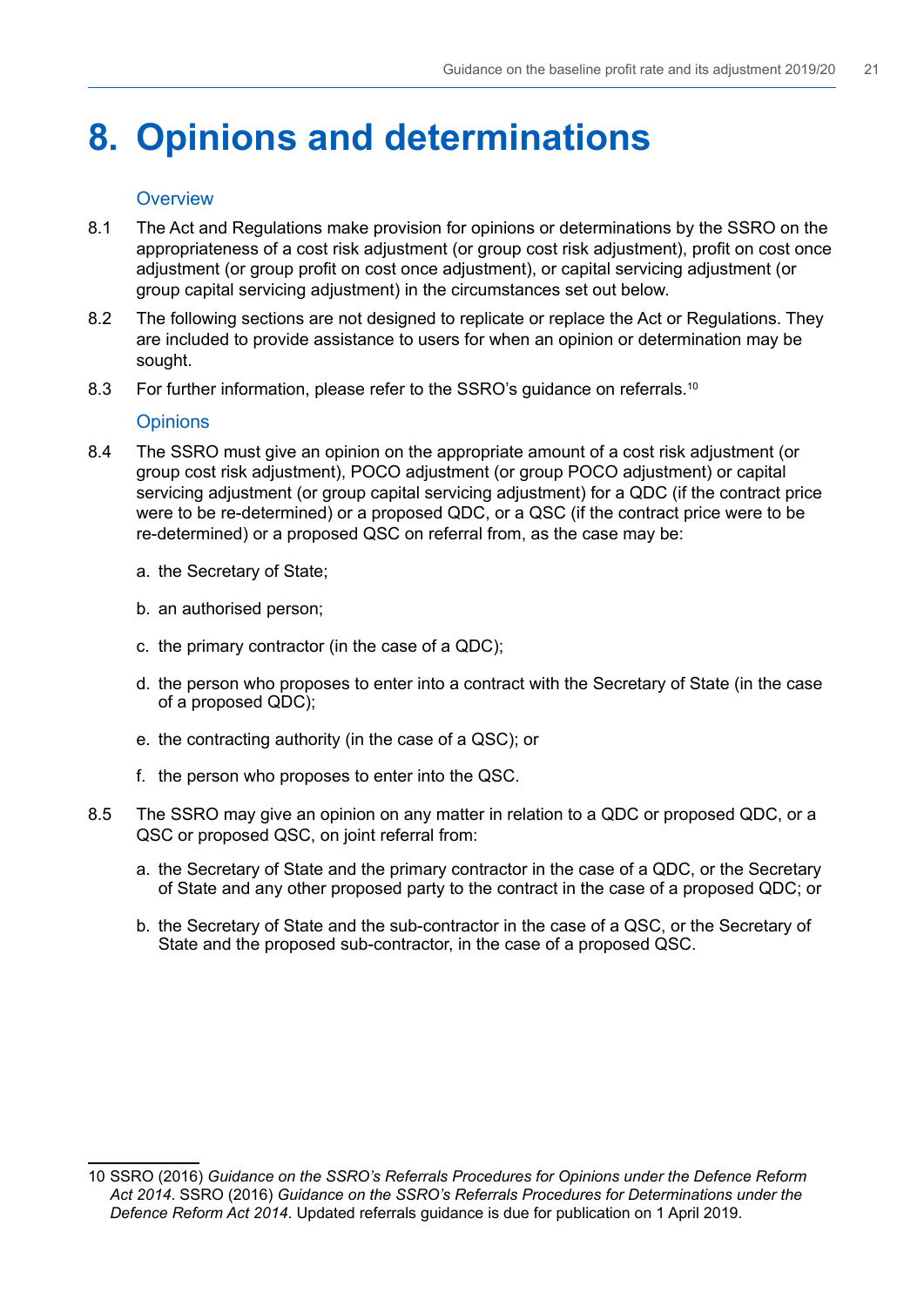# **Determinations**

- 8.6 The SSRO may determine whether the amount of an agreed cost risk adjustment, POCO adjustment or capital servicing adjustment is appropriate on referral from: a. the Secretary of State;
	-
	- b. the primary contractor (in the case of a QDC); or
	- c. the sub-contractor (in the case of a QSC).
- 8.7 In the case of a QDC, the SSRO may also determine whether the amount of an adjustment agreed on a group basis is appropriate.
- 8.8 In making a determination, the SSRO must have regard to the following: a. the information that was available to each party at the time of the agreement; and
	- b. the statutory guidance that was in place at the time of the agreement.
- 8.9 In making a determination in relation to the cost risk adjustment, the SSRO must also have regard to the terms of the contract.
- 8.10 If the SSRO determines the amount of an adjustment was not appropriate, it may determine the contract price for a QDC is to be adjusted by a specifed amount. In the case of a QSC, the SSRO may determine that a payment of a specifed amount must be made to or by the Secretary of State.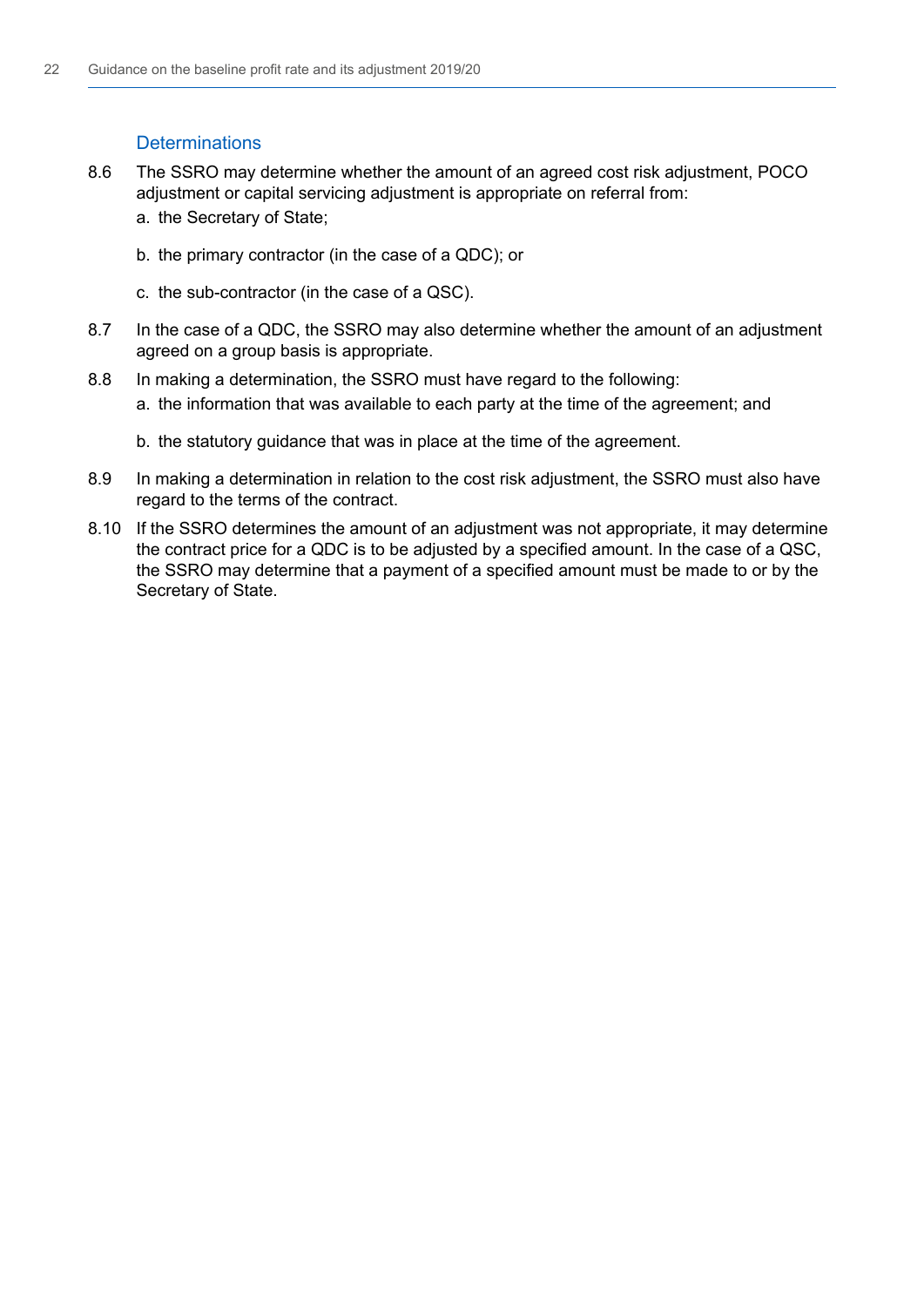# <span id="page-24-0"></span>**Appendix A: Changes from previous version**

A.1 The table below highlights changes from version 4 of the guidance to this version. Revised section and paragraph numbers are not highlighted as changes.

Key to changes:

| No change     |
|---------------|
| Deleted       |
| Revised/moved |
| Added         |

| Section/paragraph v4                 | Section/paragraph v5                 |
|--------------------------------------|--------------------------------------|
| <b>Introduction</b>                  | 1. Introduction                      |
| 1 About this guidance                | About this guidance                  |
| 1.1                                  | 1.1                                  |
| 1.2                                  | 1.2                                  |
| 1.3                                  | 1.3                                  |
| 1.4                                  | 1.4                                  |
| 2 Application of this guidance       | Application of this guidance         |
| 2.1                                  | 1.5                                  |
| 2.2                                  | 1.6                                  |
| 3 Statutory reports                  | Statutory reports                    |
| 3.1                                  | 1.7                                  |
| 3.2                                  | 1.8                                  |
| 3.3                                  | 1.9                                  |
|                                      | <b>Relevant records</b>              |
|                                      | 1.10                                 |
| 4 Key terms and definitions          | Key terms and definitions            |
| <b>Baseline profit rate (Step 1)</b> | 2. Baseline profit rate (Step 1)     |
| 5 Basis of Baseline Profit Rate      | <b>Basis of Baseline Profit Rate</b> |
| 5.1                                  | 2.1                                  |
| 5.2                                  | 2.2                                  |
| 5.2                                  | 2.3                                  |
| 5.4                                  | 2.4                                  |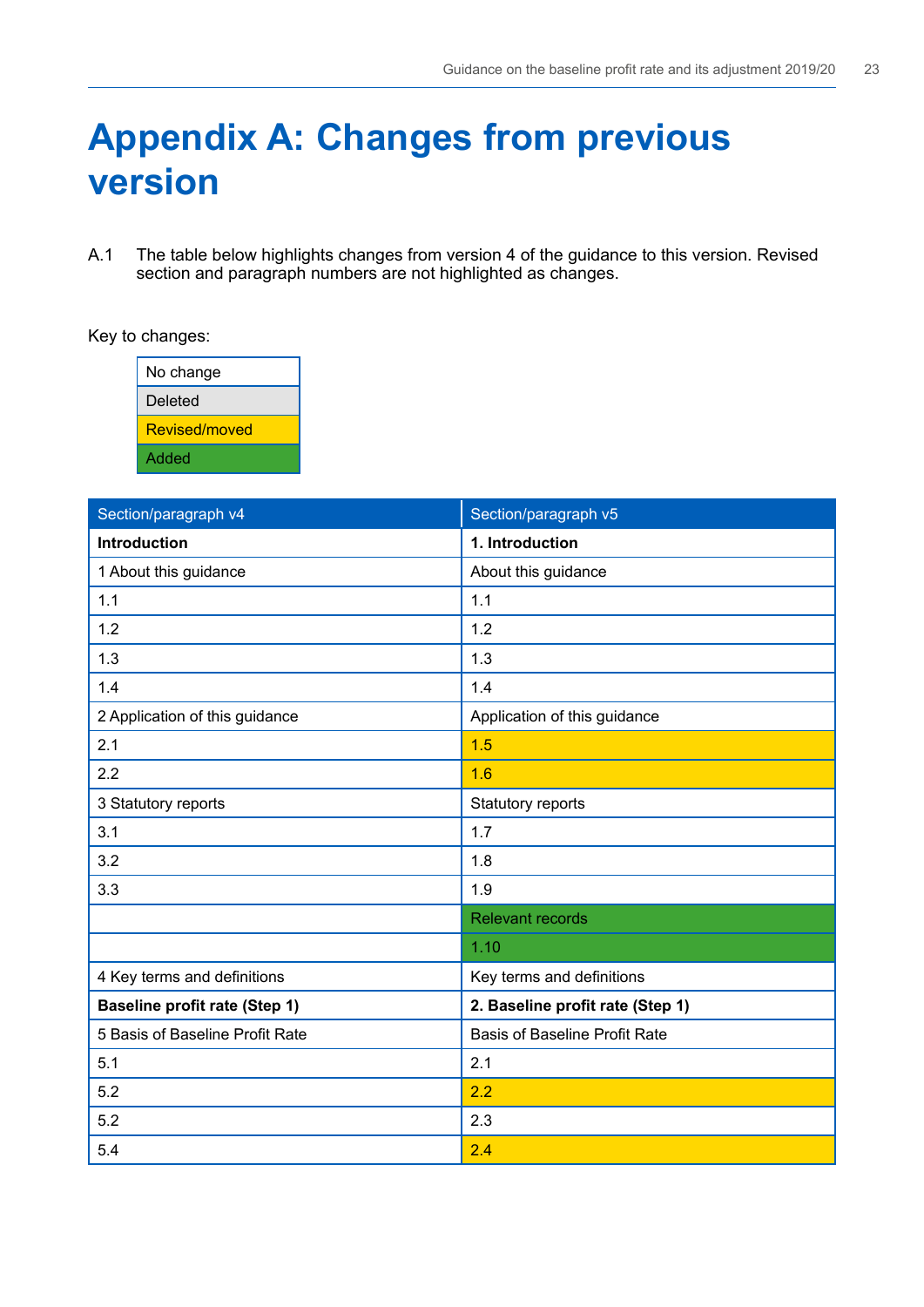| Section/paragraph v4                            | Section/paragraph v5                                 |
|-------------------------------------------------|------------------------------------------------------|
| <b>Cost risk adjustment (Step 2)</b>            | 3. Cost risk adjustment (Step 2)                     |
| 6 Basis of cost risk adjustment                 | Basis of cost risk adjustment                        |
| 6.1                                             | 3.1                                                  |
| 6.3                                             | 3.2                                                  |
| 7 Regulated pricing methods                     | Regulated pricing methods                            |
| 7.1                                             | 3.3                                                  |
| 7.2                                             | 3.4                                                  |
| 8 Principles of risk adjustment                 | Principles of risk adjustment                        |
| General approach                                | General approach                                     |
| 8.1                                             | 3.5                                                  |
| 8.2                                             | 3.6                                                  |
| 8.3                                             | 3.7                                                  |
| 8.4                                             | 3.8                                                  |
| 8.5                                             | 3.9                                                  |
| Negative adjustment                             | Negative adjustment                                  |
| 8.6                                             | 3.10                                                 |
| 8.7                                             | 3.11                                                 |
| 8.8                                             | 3.12                                                 |
| Positive adjustment                             | Positive adjustment                                  |
| 8.9                                             | 3.13                                                 |
| 8.10                                            | 3.14                                                 |
| Principles to consider                          | Principles to consider                               |
| 8.11                                            | 3.15                                                 |
| Profit on cost once adjustment (POC) (Step 3)   | 4. Profit on cost once adjustment (POCO) (Step<br>3) |
| 9 Basis of POCO adjustment                      | Basis of POCO adjustment                             |
| 9.1                                             | 4.1                                                  |
| 9.2                                             | 4.2                                                  |
| 10 Application of POCO adjustment               | Application of POCO adjustment                       |
| 10.1                                            | 4.3                                                  |
| 10.2                                            | 4.4                                                  |
| 11 Methodology to determine the POCO adjustment | Methodology to determine the POCO adjustment         |
| 11.1                                            | 4.5                                                  |
| 11.2                                            | 4.6                                                  |
| 11.3                                            | 4.7                                                  |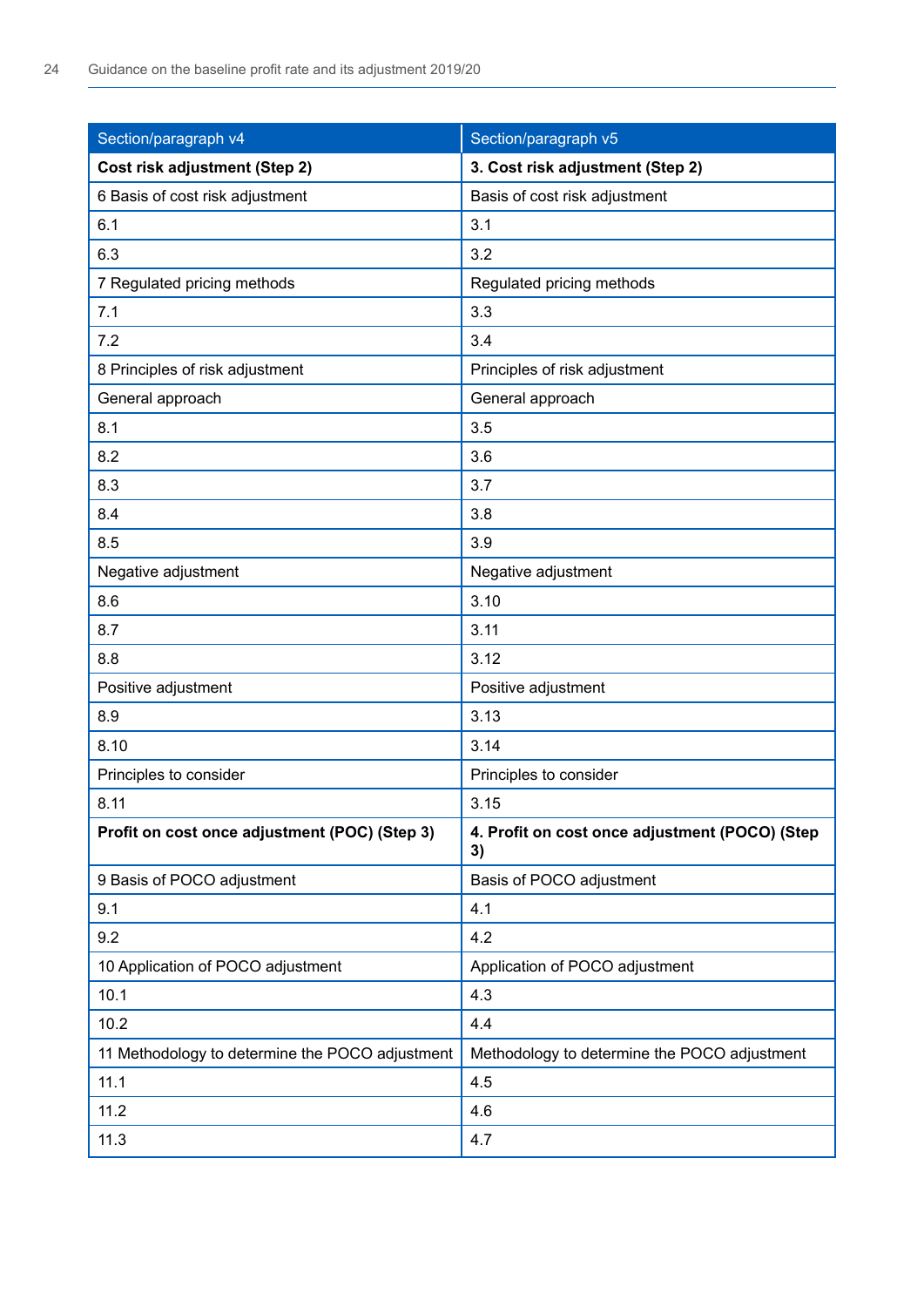| Section/paragraph v4                            | Section/paragraph v5                         |
|-------------------------------------------------|----------------------------------------------|
| <b>SSRO funding adjustment (Step 4)</b>         | 5. SSRO funding adjustment (Step 4)          |
| 12 Basis of the funding adjustment              | Basis of the funding adjustment              |
| 12.1                                            | 5.1                                          |
| 13 Application of the funding adjustment        | Application of the funding adjustment        |
| 13.1                                            | 5.2                                          |
|                                                 | 5.3                                          |
| 13.2                                            | 5.4                                          |
| Incentive adjustment (Step 5)                   | 6. Incentive adjustment (Step 5)             |
| 14 Basis of incentive adjustment                | Basis of incentive adjustment                |
| 14.1                                            | 6.1                                          |
| 14.2                                            | 6.2                                          |
| 14.3                                            | 6.3                                          |
| 15 When to apply incentive adjustment           | When to apply incentive adjustment           |
| 15.1                                            | 6.4                                          |
| 15.2                                            | 6.5                                          |
| 16 Principles of applying incentive adjustment  | Principles of applying incentive adjustment  |
| 16.1                                            | 6.6                                          |
| 16.2                                            | 6.7                                          |
| 16.3                                            | 6.8                                          |
| 16.4                                            | 6.9                                          |
| Capital servicing adjustment (Step 6)           | 7. Capital servicing adjustment (Step 6)     |
| 17 Basis of capital servicing adjustment        | Basis of capital servicing adjustment        |
| 17.1                                            | 7.1                                          |
| 17.2                                            | 7.2                                          |
| 18 Importance of Step 6 adjustment              |                                              |
| 18.1                                            | (See 7.6)                                    |
|                                                 | 7.3                                          |
|                                                 | 7.4                                          |
| 18.2                                            | 7.5                                          |
| 18.3                                            |                                              |
|                                                 | 7.6                                          |
| 19 Calculating the capital servicing adjustment | Calculating the capital servicing adjustment |
| 19.1                                            |                                              |
| 19.2                                            |                                              |
| 19.3                                            | 7.7                                          |
| 19.4                                            |                                              |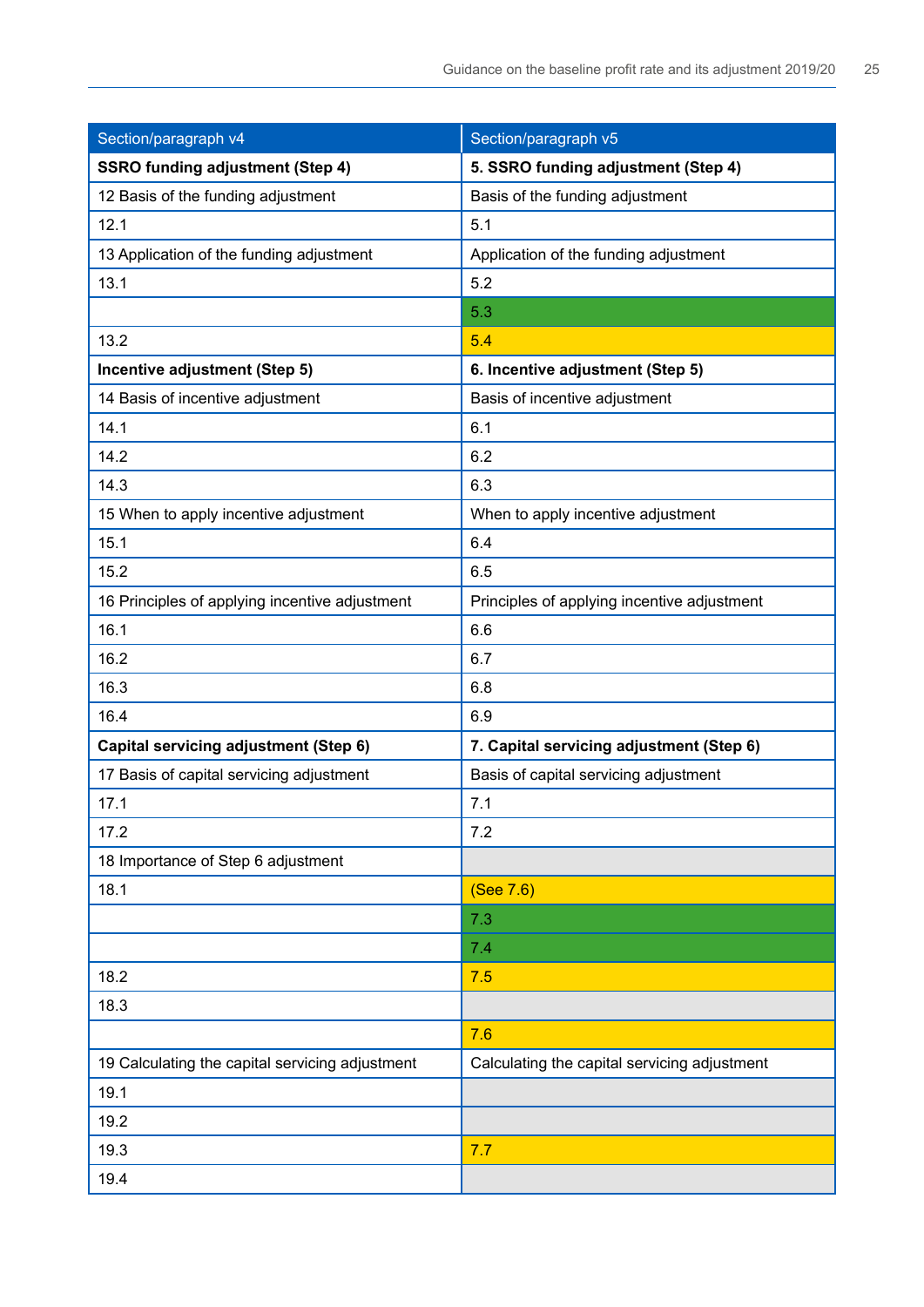| Section/paragraph v4                           | Section/paragraph v5              |
|------------------------------------------------|-----------------------------------|
| 19.5                                           | 7.8                               |
| 19.6                                           |                                   |
|                                                | 7.9                               |
|                                                | 7.10                              |
|                                                | 7.11                              |
|                                                | 7.12                              |
|                                                | 7.13                              |
| 20 Calculation of capital employed             | Calculation of capital employed   |
| 20.1                                           | (See 7.11)                        |
| 20.2                                           | (See 7.11)                        |
|                                                | 7.14                              |
| 20.3                                           | 7.15 (See also 7.17)              |
|                                                | 7.16                              |
|                                                | 7.17                              |
| 20.4                                           | 7.18                              |
| 20.5                                           | (See 7.15)                        |
| 20.6                                           | (See 7.15)                        |
| 20.7                                           | (See 7.16)                        |
|                                                | 7.19                              |
|                                                | 7.20                              |
| 21 Fixed and working capital                   | Fixed and working capital         |
| 21.1                                           | 7.21                              |
| 21.2                                           | 7.22                              |
| 22 Calculation of cost of production           | Calculation of cost of production |
| 22.1                                           |                                   |
|                                                | 7.23                              |
| 22.2                                           | 7.24 (See also 7.12)              |
| 22.3                                           | 7.25                              |
|                                                | 7.26                              |
| 23 Calculation of capital servicing adjustment |                                   |
| 23.1                                           |                                   |
| 23.2                                           |                                   |
| <b>Opinions and Determinations</b>             | 8. Opinions and Determinations    |
| 24 Overview                                    | Overview                          |
| 24.1                                           | 8.1                               |
| 24.2                                           | 8.2                               |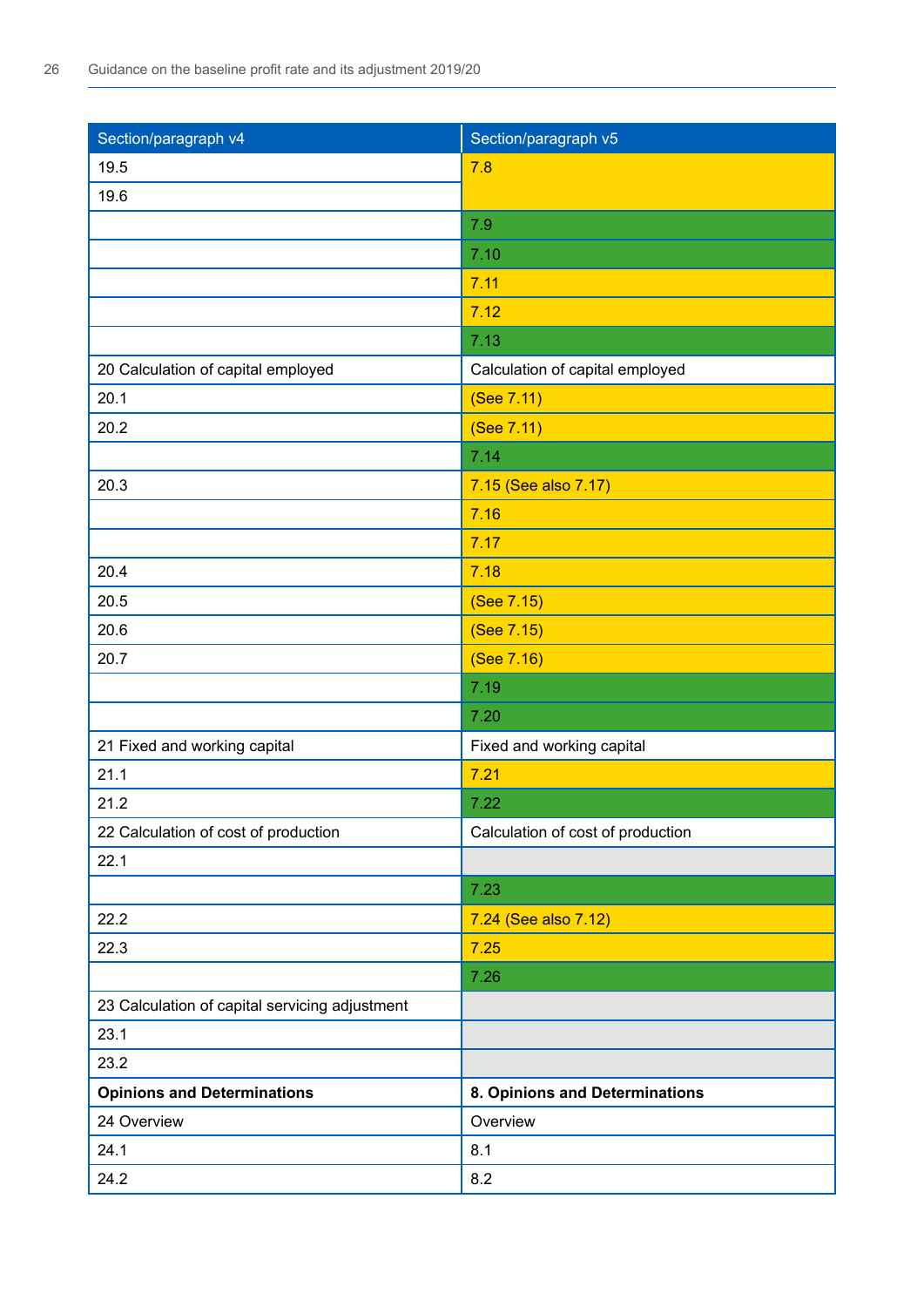| Section/paragraph v4                                           | Section/paragraph v5                                           |
|----------------------------------------------------------------|----------------------------------------------------------------|
| 24.3                                                           | 8.3                                                            |
| 25 Opinions                                                    | Opinions                                                       |
| 25.1                                                           | 8.4                                                            |
| 25.2                                                           | 8.5                                                            |
| 26 Determinations                                              | Determinations                                                 |
| 26.1                                                           | 8.6                                                            |
| 26.2                                                           | 8.7                                                            |
| 26.3                                                           | 8.8                                                            |
| 26.4                                                           | 8.9                                                            |
| 26.5                                                           | 8.10                                                           |
|                                                                | <b>Appendix A: Changes from previous version</b>               |
| <b>Appendix A: Glossary of POCO terms</b>                      | <b>Appendix B: Glossary of POCO terms</b>                      |
| 27 Group sub-contract                                          | Group sub-contract                                             |
| Group sub-contract means a contract                            | B.1                                                            |
| 28 Further group sub-contract                                  | Further group sub-contract                                     |
| Further group sub-contract means a contract                    | B.2                                                            |
| 29 Attributable profit                                         | Attributable profit                                            |
| The attributable profit is                                     | B.3                                                            |
| Attributable profit does not include                           | B.4                                                            |
| 30 Group sub-contractor                                        | Group sub-contractor                                           |
|                                                                | B.5                                                            |
| Appendix B: Worked example of POCO<br>adjustment               | Appendix C: Worked example of POCO<br>adjustment               |
|                                                                | C.1                                                            |
|                                                                | C.2                                                            |
| <b>Expected Contract Price</b>                                 | <b>Expected Contract Price</b>                                 |
|                                                                | C.3                                                            |
| Appendix C: Worked example for capital<br>servicing adjustment | Appendix D: Worked example for capital<br>servicing adjustment |
|                                                                | D.1                                                            |
|                                                                | D.2                                                            |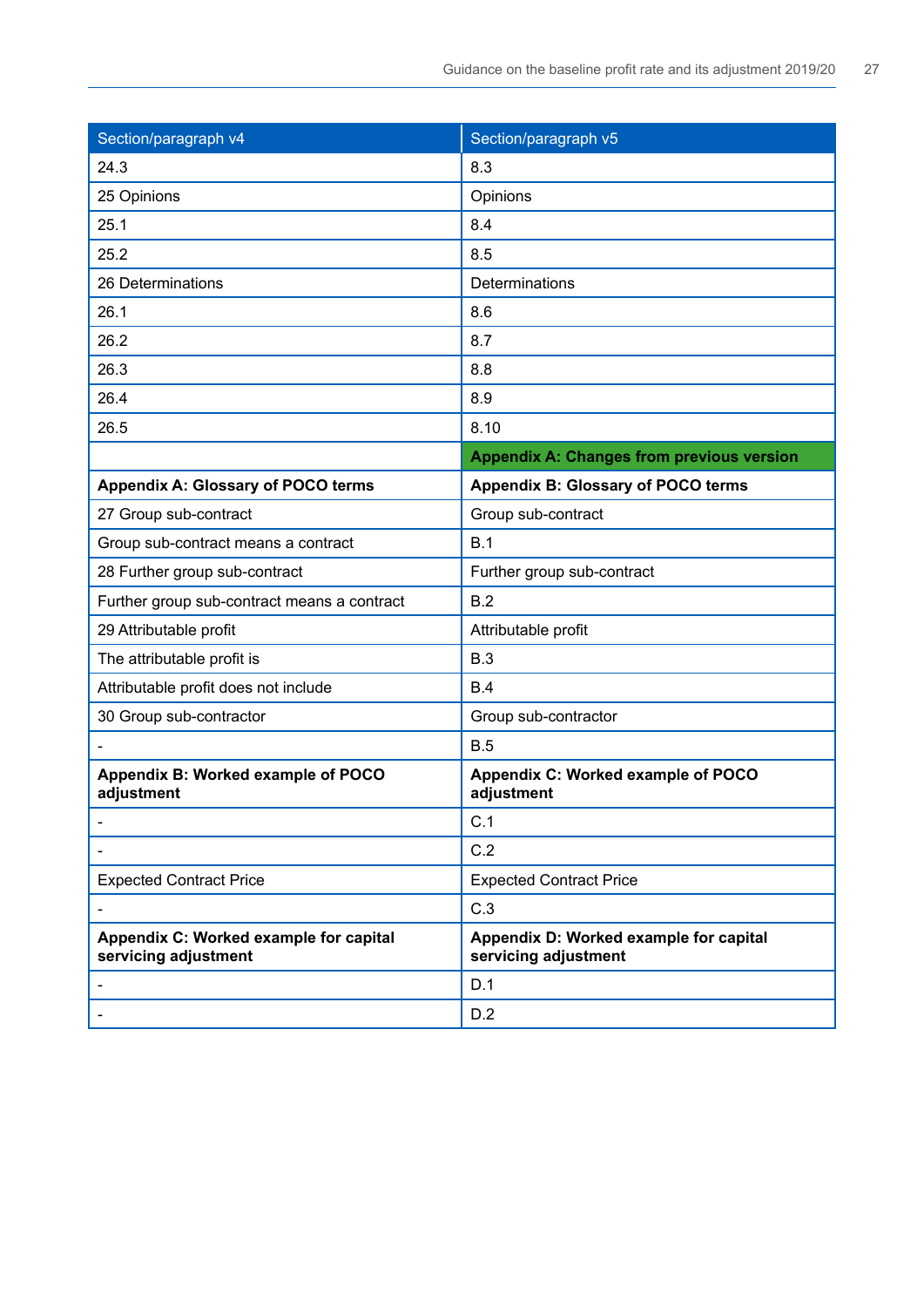# <span id="page-29-0"></span>**Appendix B: Glossary of POCO terms**

### Group sub-contract

- B.1 Group sub-contract means a contract:
	- a. where the price payable under which includes an amount of profit (as is);
	- b. which is made between the primary contractor and any person associated with the primary contractor;
	- c. where the value of which is no less than  $£100,000$ :
	- d. where the award of which was not the result of competitive process (as defined in regulation 59 or 60); and
	- e. where the goods, works or services to be provided under the contract are necessary to enable the performance of the QDC.

### Further group sub-contract

- B.2 Further group sub-contract means a contract:
	- a. where the price payable under which includes an amount of profit;
	- b. which is made between two or more persons, each of which is associated with the primary contractor or a group sub-contractor;
	- c. where the value of which is no less than  $£100,000;$
	- d. where the award of which was not the result of a competitive process (as defined in regulation 59 or 60); and
	- e. where the goods, works or services to be provided under the contract are necessary to enable the performance of a group sub-contract or further group sub-contract.

### Attributable profit

- B.3 The attributable profit is:
	- a. where all of the output of a group sub-contract or further group sub-contract is necessary to enable the performance of the QDC, all the profit element in the price payable under that group sub-contract or further group sub-contract; or
	- b. where only part of the output of a group sub-contract or further group sub-contract is necessary to enable the performance of the QDC, that part of the proft element in the price payable under that group sub-contract or further group sub-contract which relates to the output necessary for that performance.
- B.4 Attributable profit does not include:
	- a. any capital servicing adjustment made under Step 6 of Regulation 11; and
	- b. any profit which is received by a person which is not associated with the primary contractor.

### Group sub-contractor

B.5 A group sub-contractor means a person with which the primary contractor makes a group sub-contract.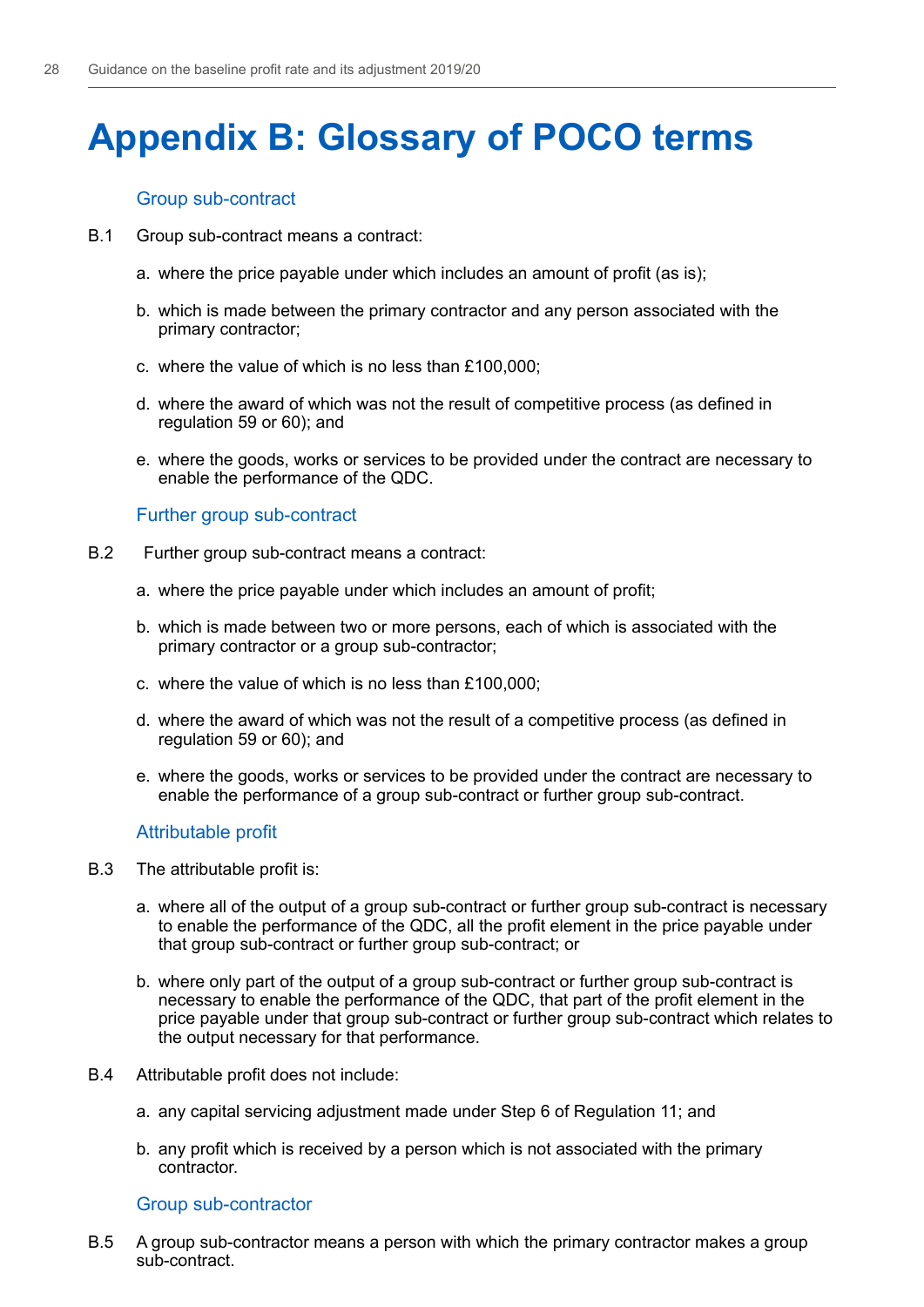# <span id="page-30-0"></span>**Appendix C: Worked example of POCO adjustment**

- C.1 To calculate what the POCO adjustment is, apply the stages that have been described in the main body of this document.
- C.2 The diagram below reflects Stage 1 of the methodology, with profit applied at the supplier's rates at each level. These fgures are used in the calculations that follow.

| Key:                                         |       | Profit and CSA rate inputs            |                                      |                                    |
|----------------------------------------------|-------|---------------------------------------|--------------------------------------|------------------------------------|
| Input:                                       |       |                                       | <b>CSA</b>                           | Profit rate<br>(steps 1, 2, 4 & 5) |
| Calculation:                                 |       | Primary contractor                    | 2%                                   | 10%                                |
|                                              |       | <b>Group Sub-contractor 1</b>         | 1.5%                                 | 12%                                |
| <b>Primary contractor</b>                    |       | <b>Group Sub-contractor 2</b>         | 4%                                   | 8%                                 |
| <b>Allowable Costs</b>                       | 546   | Group Sub-contractor 3                | 2%                                   | 14%                                |
| Price SC1 (excl. profit)                     | 454   |                                       |                                      |                                    |
| Total Allowable Costs $(AC_p)$               | 1,000 |                                       |                                      |                                    |
| Profit (steps $1,2,4,5$ ) $(\pi_{\text{p}})$ | 100   |                                       |                                      |                                    |
| $CSA$ for Prime $(CSAp)$                     | 20    |                                       |                                      |                                    |
| Price (incl. profit on profit)               | 1,120 |                                       |                                      |                                    |
|                                              |       | Group sub-contractor 1                |                                      |                                    |
|                                              |       | <b>Allowable Costs</b>                | 230                                  |                                    |
|                                              |       | Price SC2 (excl. profit)              | 112                                  |                                    |
|                                              |       | Price SC3 (excl. profit)              | 58                                   |                                    |
|                                              |       | Total Allowable Costs $(AC_{s_1})$    | 400                                  |                                    |
|                                              |       | Attributable profit SC1 $(\pi_{s_1})$ | 48                                   |                                    |
|                                              |       | CSA for SC1                           | 6                                    |                                    |
|                                              |       | Price (incl. profit)                  | 454                                  |                                    |
|                                              |       |                                       |                                      |                                    |
| Group sub-contractor 2                       |       |                                       | Group sub-contractor 3               |                                    |
| Total Allowable Costs (AC <sub>s2</sub> )    | 100   |                                       | Total Allowable Costs (ACs3)         | 50                                 |
| Attributable profit SC2 $(\pi_{s2})$         | 8     |                                       | Attributable profit SC3 $(\pi_{s3})$ | $\overline{7}$                     |
| CSA for SC2                                  | 4     | CSA for SC3                           |                                      | 1                                  |
| <b>Price</b>                                 | 112   | <b>Price</b>                          |                                      | 58                                 |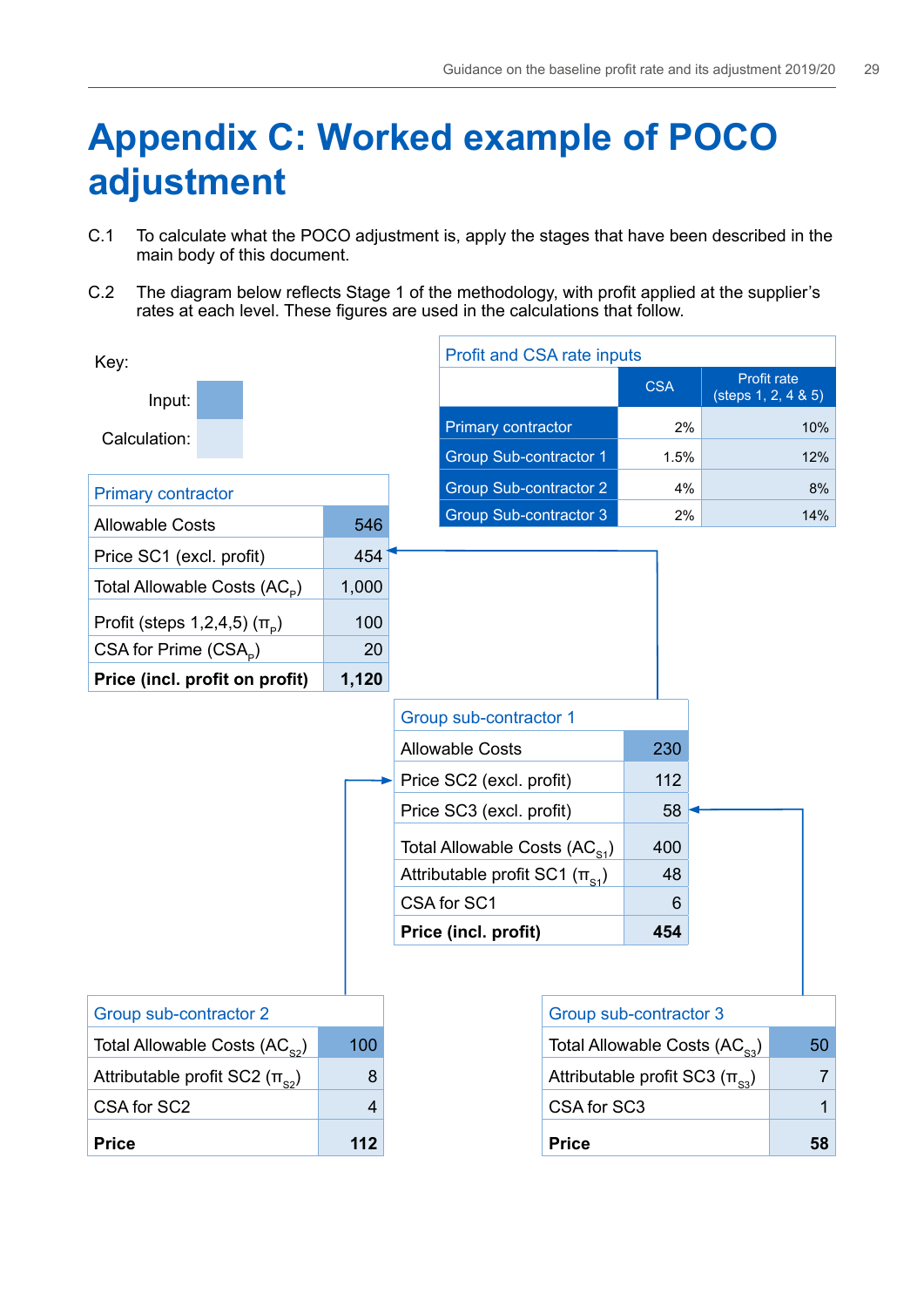| Stage 2 - Contract profit rates<br>(net of steps 3 and 6) |            |
|-----------------------------------------------------------|------------|
| $CPR_{p}$<br>$CPR_{s1}$                                   | 10%<br>12% |
|                                                           | 8%<br>14%  |

| Stage 3 - Contract profit at each level<br>(net of steps 3 and 6)                                                     |                |
|-----------------------------------------------------------------------------------------------------------------------|----------------|
| Profit applied to PC $(\pi_{\rm B})$<br>Attributable profit SC1 $(\pi_{s_1})$<br>Attributable profit SC2 $(\pi_{s2})$ | 100<br>48<br>8 |
| Attributable profit SC3 $(\pi_{s_3})$                                                                                 |                |

| Stage 4 - Total group profit<br>(net of steps 3 and 6)                                                                                          |     |
|-------------------------------------------------------------------------------------------------------------------------------------------------|-----|
| Sum of profit at all levels<br>(net of steps $3$ and $6$ )<br>$\Pi_{\rm p}$ + $\Pi_{\rm S1}$ + $\Pi_{\rm S2}$ + $\Pi_{\rm S3}$ = $\Sigma$ $\Pi$ | 163 |

| <b>Stage 5 - Group Allowable Costs</b>                                      |                            |  |
|-----------------------------------------------------------------------------|----------------------------|--|
| Allowable Costs of prime<br>less group sub-contract<br>attributable profits | 1,000<br>-48<br>-8<br>$-1$ |  |
| $AC_p - (\pi_{s_1} + \pi_{s_2} + \pi_{s_3}) = AC^*$                         | 937                        |  |

| Stage 6 - Target profit that the group should<br>receive (net of Primary CSA) |                   |  |  |  |
|-------------------------------------------------------------------------------|-------------------|--|--|--|
| Total target profit net of Primary<br>contract CSA                            | $937 \times 10\%$ |  |  |  |
| $(AC^* \times CPR_p) = \pi_T$                                                 | 93.7              |  |  |  |

| Stage 7 - Reduction in price to ensure profit<br>only arises once |                |  |  |
|-------------------------------------------------------------------|----------------|--|--|
| Reduction in price to ensure<br>profit arises only once           | 93.7<br>$-163$ |  |  |
| $\pi_{\tau}$ - $\Sigma \pi$ = POCO <sub>R</sub>                   | -69.3          |  |  |

| Stage 8 - Calculate the Step 3 POCO<br>adjustment          |               |  |  |  |
|------------------------------------------------------------|---------------|--|--|--|
| $POCOR$ divided by prime<br>contractor Allowable Costs     | $-69.3/1,000$ |  |  |  |
| $\text{POCO}_{R}/\text{AC}_{P} = \text{POCO}_{\text{adj}}$ | $-6.93%$      |  |  |  |

| Stage 9 - Apply to prime Allowable Costs<br>and cross check to expected price                                                                                 |                                |  |  |  |
|---------------------------------------------------------------------------------------------------------------------------------------------------------------|--------------------------------|--|--|--|
| Prime Allowable Costs (AC <sub>p</sub> )<br>Profit for steps 1,2,4 and 5<br>Step 3 adjustment (POCO <sub>adj</sub> )<br>Step 6 adjustment (CSA <sub>p</sub> ) | 1,000<br>10%<br>$-6.93%$<br>2% |  |  |  |
| Contract profit rate (CPR)                                                                                                                                    | 5.07%                          |  |  |  |
| $AC_p + (AC_p \times CPR)$<br>Check this price against the<br>expected price (see below)                                                                      | 1,050.7                        |  |  |  |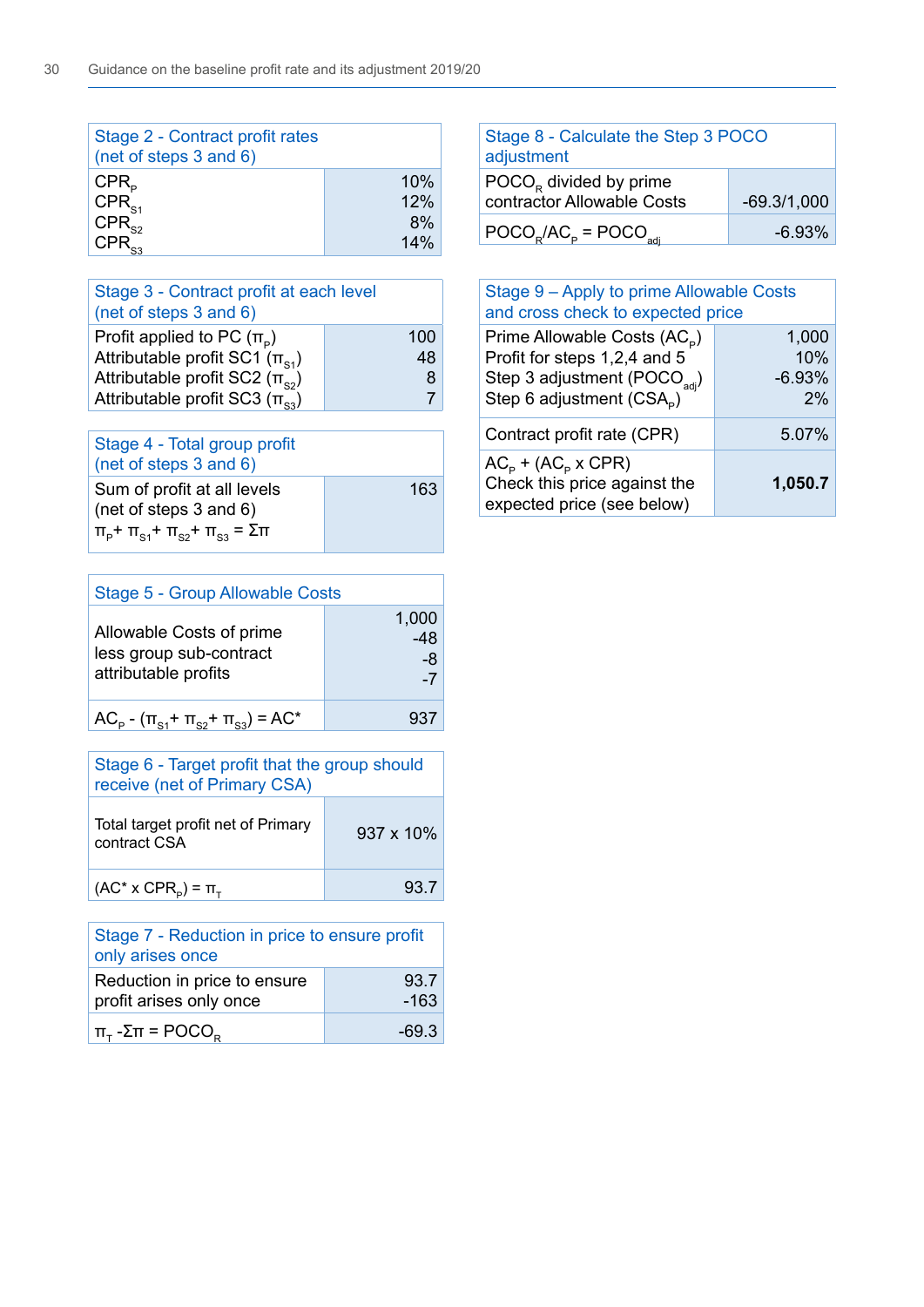# Expected contract price

C.3 The diagram below reflects the expected price of the contract if profit on allowable subcontract costs is only applied once as per Section 15 of the Act.

| Key:                                                                            |         |                                           |                                    |     |              |
|---------------------------------------------------------------------------------|---------|-------------------------------------------|------------------------------------|-----|--------------|
| Input:                                                                          |         |                                           |                                    |     |              |
| Calculation:                                                                    |         |                                           |                                    |     |              |
| <b>Primary contractor</b>                                                       |         |                                           |                                    |     |              |
| <b>Allowable Costs</b>                                                          | 546     |                                           |                                    |     |              |
| Price SC1 (excl. profit)                                                        | 391     |                                           |                                    |     |              |
| Total Allowable Costs (AC <sub>P</sub> )                                        | 937     |                                           |                                    |     |              |
| Profit (steps $1,2,4,5$ ) $(\pi_{\text{p}})$                                    | 93.7    |                                           |                                    |     |              |
| CSA for Prime (CSA <sub>P</sub> )                                               | 20      |                                           |                                    |     |              |
| Price (excl. profit on profit)                                                  | 1,050.7 |                                           |                                    |     |              |
| * calculated reflecting profit applied at the supplier's<br>rates at each level |         | Group sub-contractor 1                    |                                    |     |              |
|                                                                                 |         | <b>Allowable Costs</b>                    |                                    | 230 |              |
|                                                                                 |         | Price SC2 (excl. profit)                  |                                    | 104 |              |
|                                                                                 |         | Price SC3 (excl. profit)                  |                                    | 51  |              |
|                                                                                 |         | Total Allowable Costs (AC <sub>S1</sub> ) |                                    | 385 |              |
|                                                                                 |         | Profit applied to SC1 $(\pi_{s_1})$       |                                    |     |              |
|                                                                                 |         | CSA for SC1                               |                                    | 6   |              |
|                                                                                 |         | Price (excl. profit)                      |                                    | 391 |              |
|                                                                                 |         |                                           |                                    |     |              |
| Group sub-contractor 2                                                          |         |                                           | Group sub-contractor 3             |     |              |
| Total Allowable Costs $(AC_{s2})$                                               | 100     |                                           | Total Allowable Costs $(AC_{s3})$  |     | 50           |
| Profit applied to SC1 $(\pi_{s2})$                                              |         |                                           | Profit applied to SC1 $(\pi_{s3})$ |     |              |
| CSA for SC2                                                                     | 4       |                                           | CSA for SC3                        |     | $\mathbf{1}$ |
| Price (excl. profit)                                                            | 104     |                                           | Price (excl. profit)               |     | 51           |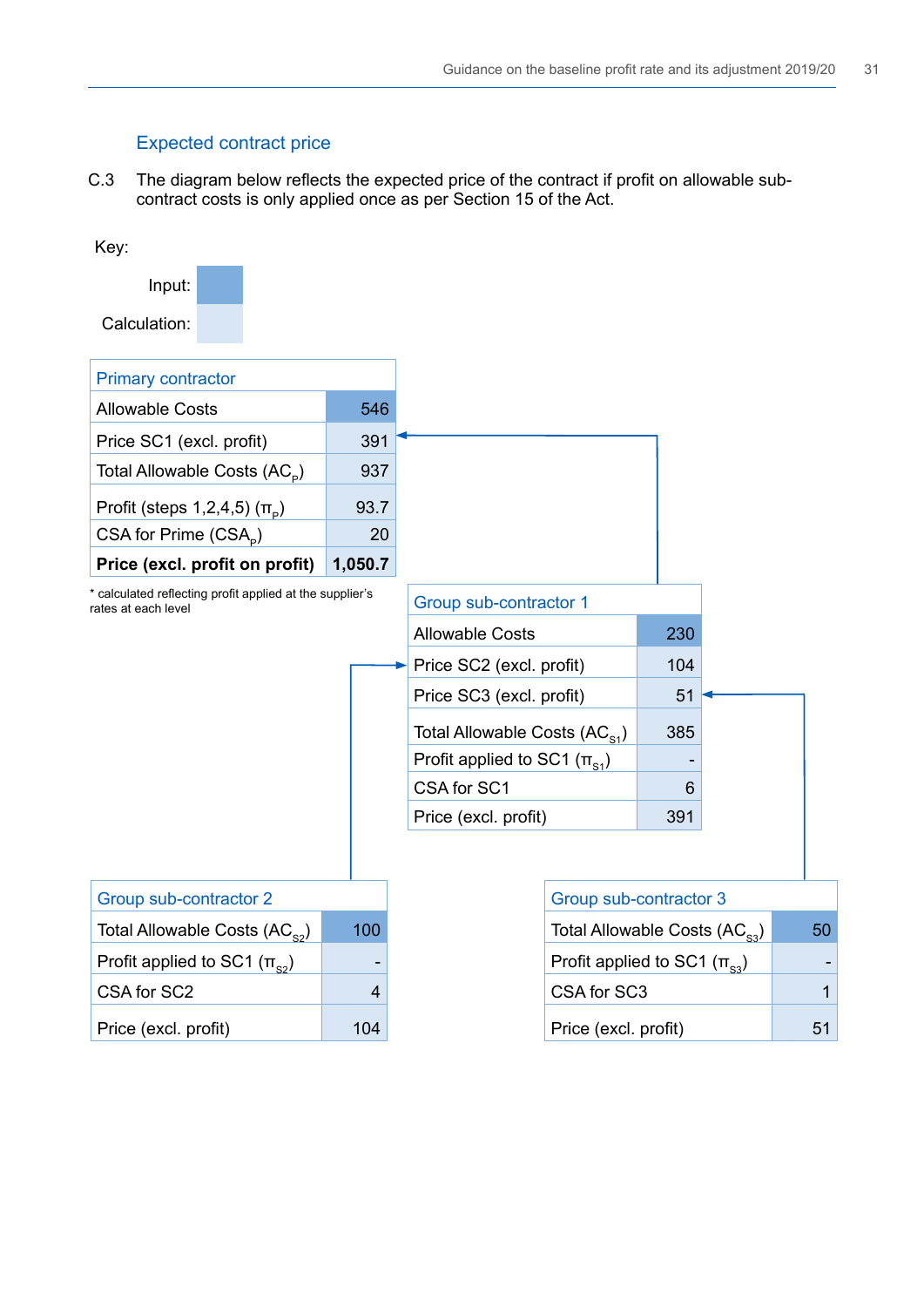# <span id="page-33-0"></span>**Appendix D: Worked example for capital servicing adjustment**

- D.1 The worked example shown below incorporates the four main computations that need to be followed in order to determine the capital servicing adjustment in Step 6 of the contract proft rate formula.
- D.2 To aid the worked example shown below we have provided the following illustrative information:
	- 1. Total capital employed:
		- • Example a): £4,000,000;
		- • Example b): £4,500,000;
		- • Example c): £2,500,000; and
		- • Example d): (£1,000,000).
	- 2. Fixed capital:
		- $\cdot$  Examples a), b), and c): £3,000,000; and
		- • Example d): £1,500,000.
	- 3. Working capital (by way of calculation i.e. total capital employed less fixed working capital):
		- • Example a): £1,000,000;
		- • Example b): £1,500,000;
		- • Example c): (£500,000); and
		- • Example d): (£2,500,000).
	- 4. Cost of production: £6,000,000 (in all four examples).

This therefore allows "Computation 1" to be completed, although it will be based on actual fgures for individual contractors.

This worked example uses the following published capital servicing rates for 2015/16:

- • Fixed capital servicing rate: 5.94%;
- Working capital servicing rate for positive working capital: 1.72%; and
- Working capital servicing rate for negative working capital: 1.03%.